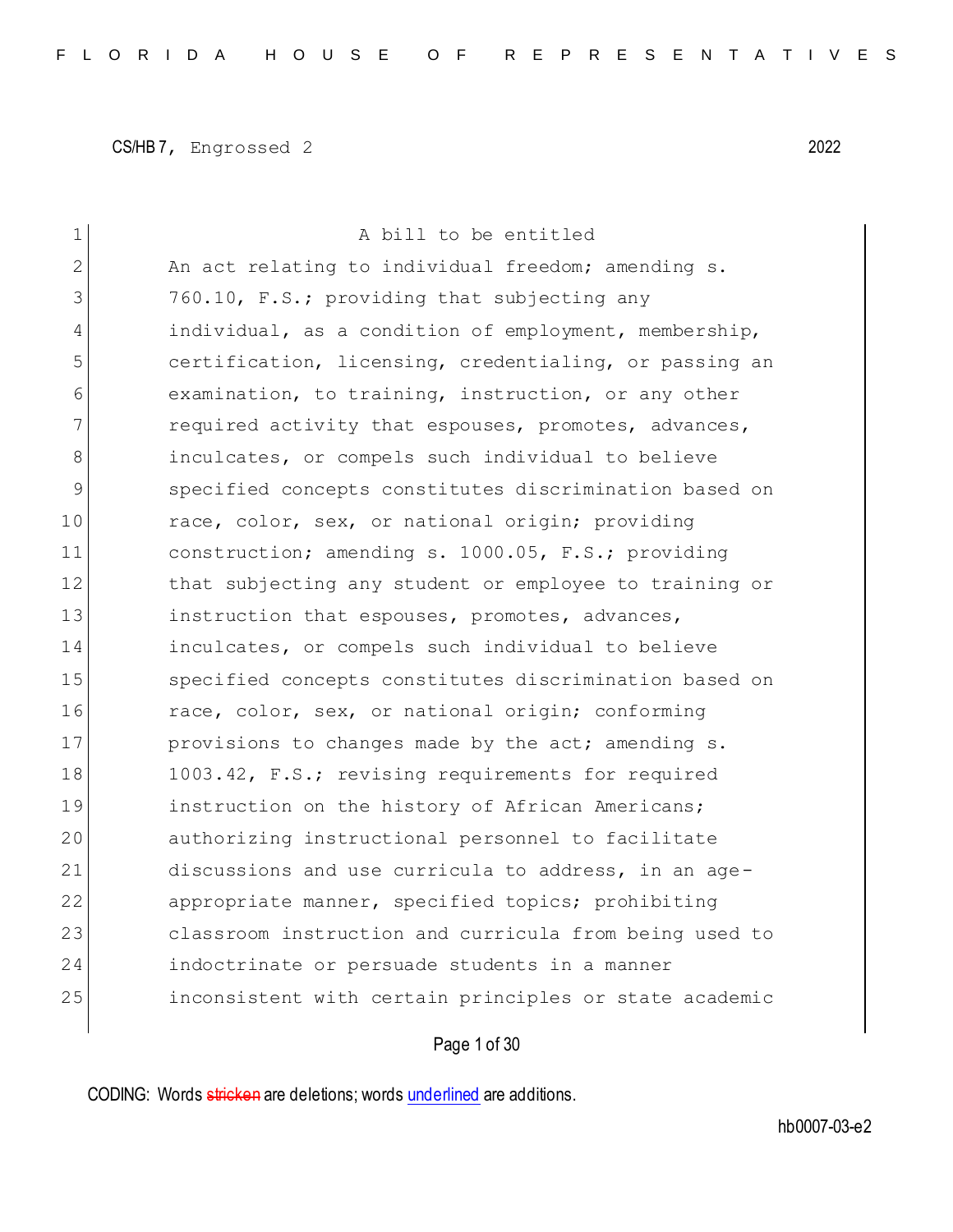26 standards; requiring the department to prepare and 27 offer certain standards and curriculum; authorizing 28 the department to seek input from a specified 29 organization for certain purposes; revising the 30 requirements for required instruction on health 31 education; requiring such instruction to comport with 32 certain principles and include certain life skills; 33 requiring civic and character education instead of a 34 character development program; providing the 35 **requirements of such education;** providing legislative 36 findings; requiring instruction to be consistent with 37 specified principles of individual freedom; 38 authorizing instructional personnel to facilitate 39 discussions and use curricula to address, in an age-40 appropriate manner, specified topics; prohibiting 41 classroom instruction and curricula from being used to 42 indoctrinate or persuade students in a manner 43 inconsistent with certain principles or state academic 44 standards; conforming cross-references to changes made 45 by the act; requiring the State Board of Education to 46 adopt a specified curriculum to be made available to 47 schools for a certain purpose; amending s. 1006.31, 48 F.S.; prohibiting instructional materials reviewers 49 from recommending instructional materials that contain 50 any matter that contradicts certain principles;

Page 2 of 30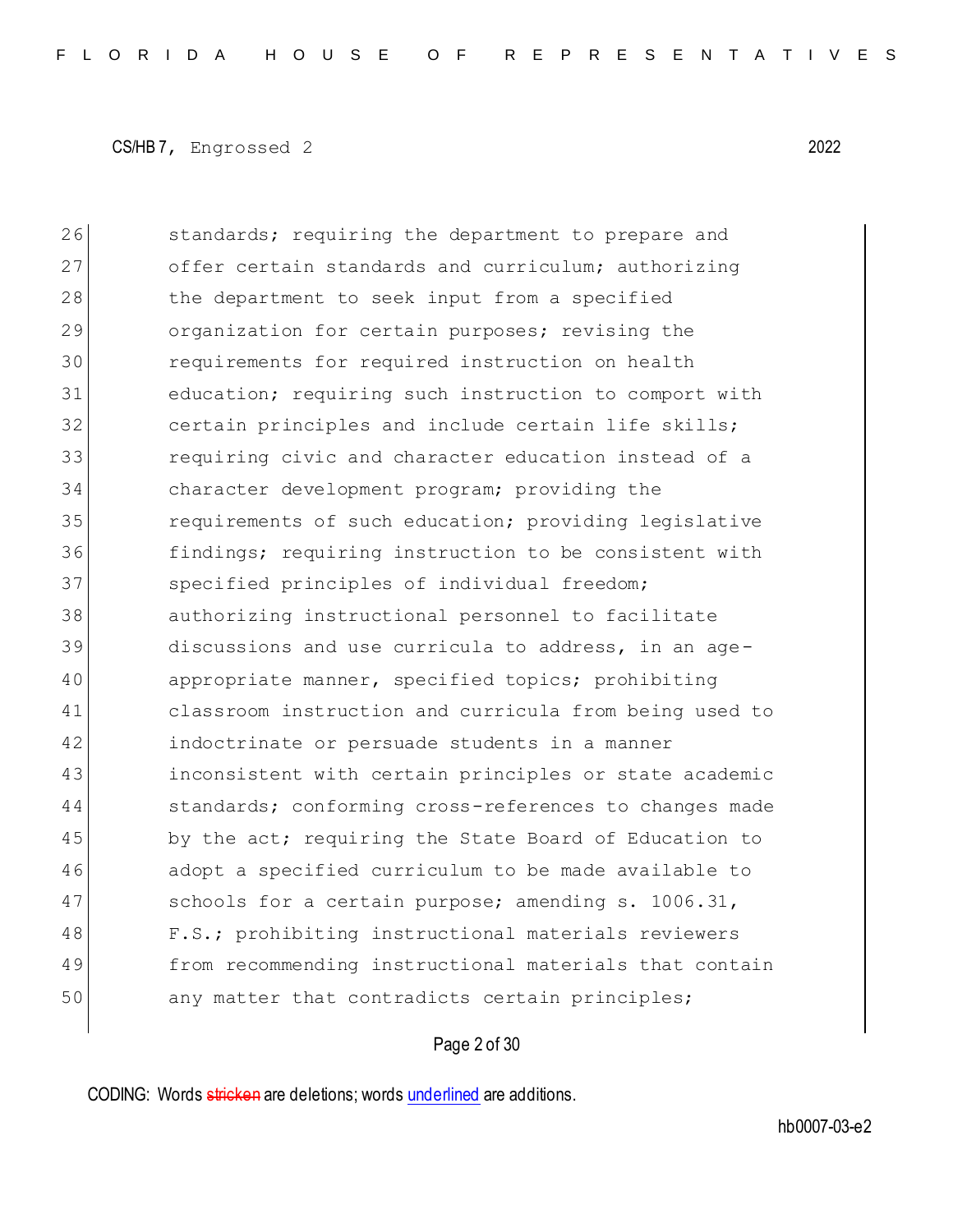```
CS/HB 7, Engrossed 2 2022
```

| 51 | amending s. 1012.98, F.S.; requiring the Department of           |
|----|------------------------------------------------------------------|
| 52 | Education to review school district professional                 |
| 53 | development systems for compliance with certain                  |
| 54 | provisions of law; amending ss. 1002.20 and 1006.40,             |
| 55 | F.S.; conforming cross-references; providing an                  |
| 56 | effective date.                                                  |
| 57 |                                                                  |
| 58 | Be It Enacted by the Legislature of the State of Florida:        |
| 59 |                                                                  |
| 60 | Section 1. Subsections (8) through (10) of section $760.10$ ,    |
| 61 | Florida Statutes, are renumbered as subsections (9) through      |
| 62 | (11), respectively, and a new subsection (8) is added to that    |
| 63 | section, to read:                                                |
| 64 | 760.10 Unlawful employment practices.-                           |
| 65 | $(8)$ (a) Subjecting any individual, as a condition of           |
| 66 | employment, membership, certification, licensing, credentialing, |
| 67 | or passing an examination, to training, instruction, or any      |
| 68 | other required activity that espouses, promotes, advances,       |
| 69 | inculcates, or compels such individual to believe any of the     |
| 70 | following concepts constitutes discrimination based on race,     |
| 71 | color, sex, or national origin under this section:               |
| 72 | 1. Members of one race, color, sex, or national origin are       |
| 73 | morally superior to members of another race, color, sex, or      |
| 74 | national origin.                                                 |
| 75 | An individual, by virtue of his or her race, color,<br>2.        |
|    | Page 3 of 30                                                     |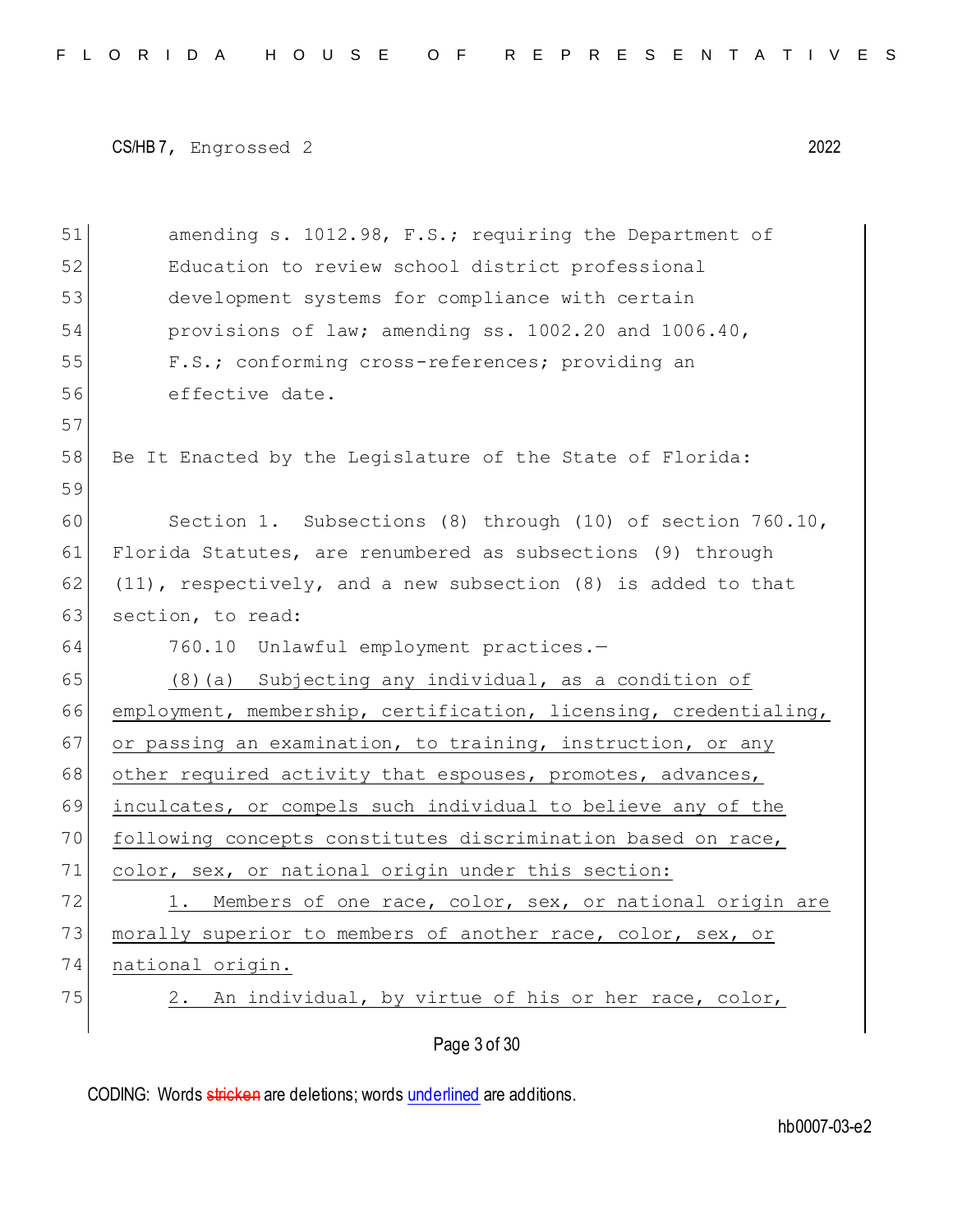| 76  | sex, or national origin, is inherently racist, sexist, or        |
|-----|------------------------------------------------------------------|
| 77  | oppressive, whether consciously or unconsciously.                |
| 78  | 3. An individual's moral character or status as either           |
| 79  | privileged or oppressed is necessarily determined by his or her  |
| 80  | race, color, sex, or national origin.                            |
| 81  | 4. Members of one race, color, sex, or national origin           |
| 82  | cannot and should not attempt to treat others without respect to |
| 83  | race, color, sex, or national origin.                            |
| 84  | 5. An individual, by virtue of his or her race, color,           |
| 85  | sex, or national origin, bears responsibility for, or should be  |
| 86  | discriminated against or receive adverse treatment because of,   |
| 87  | actions committed in the past by other members of the same race, |
| 88  | color, sex, or national origin.                                  |
| 89  | 6. An individual, by virtue of his or her race, color,           |
| 90  | sex, or national origin, should be discriminated against or      |
| 91  | receive adverse treatment to achieve diversity, equity, or       |
| 92  | inclusion.                                                       |
| 93  | 7. An individual, by virtue of his or her race, color,           |
| 94  | sex, or national origin, bears personal responsibility for and   |
| 95  | must feel guilt, anguish, or other forms of psychological        |
| 96  | distress because of actions, in which the individual played no   |
| 97  | part, committed in the past by other members of the same race,   |
| 98  | color, sex, or national origin.                                  |
| 99  | Such virtues as merit, excellence, hard work, fairness,<br>8.    |
| 100 | neutrality, objectivity, and racial colorblindness are racist or |
|     |                                                                  |
|     | Page 4 of 30                                                     |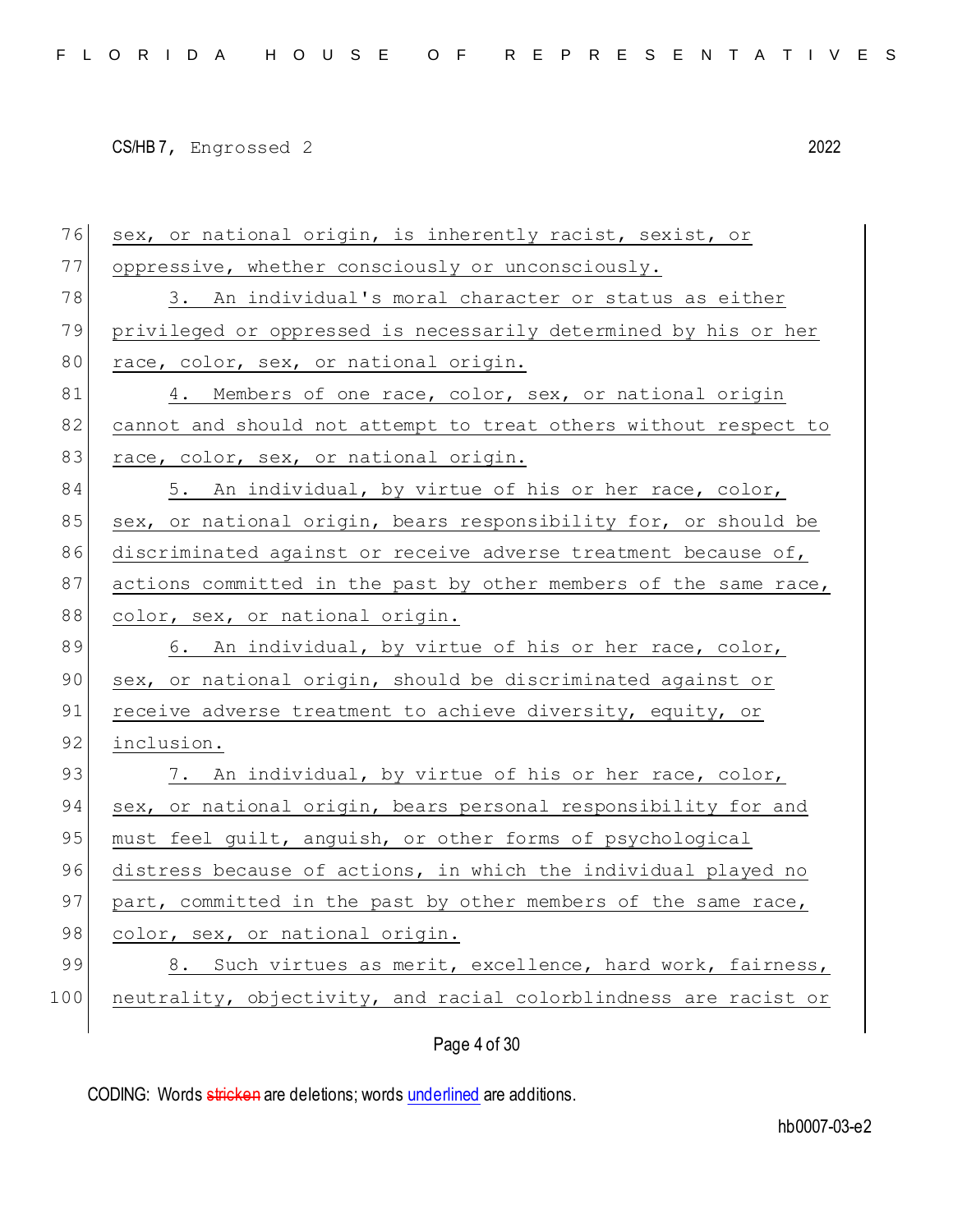101 sexist, or were created by members of a particular race, color, 102 sex, or national origin to oppress members of another race, 103 color, sex, or national origin. 104 (b) Paragraph (a) may not be construed to prohibit 105 discussion of the concepts listed therein as part of a course of 106 training or instruction, provided such training or instruction 107 is given in an objective manner without endorsement of the 108 concepts. 109 Section 2. Subsections (4) through (8) of section 1000.05, 110 Florida Statutes, are renumbered as subsections (5) through (9), 111 respectively, subsections (2) and (3), present subsection (4), 112 and paragraph (d) of present subsection (6) are amended, and a 113 new subsection (4) is added to that section, to read: 114 1000.05 Discrimination against students and employees in 115 the Florida K-20 public education system prohibited; equality of 116 access required.— 117 (2)(a) Discrimination on the basis of race, color 118| e<del>thnicity</del>, national origin, <u>sex</u> <del>gender</del>, disability, religion, or 119 marital status against a student or an employee in the state 120 system of public K-20 education is prohibited. No person in this 121 state shall, on the basis of race, color ethnicity, national 122 origin, sex gender, disability, religion, or marital status, be 123 excluded from participation in, be denied the benefits of, or be 124 subjected to discrimination under any public K-20 education 125 program or activity, or in any employment conditions or

Page 5 of 30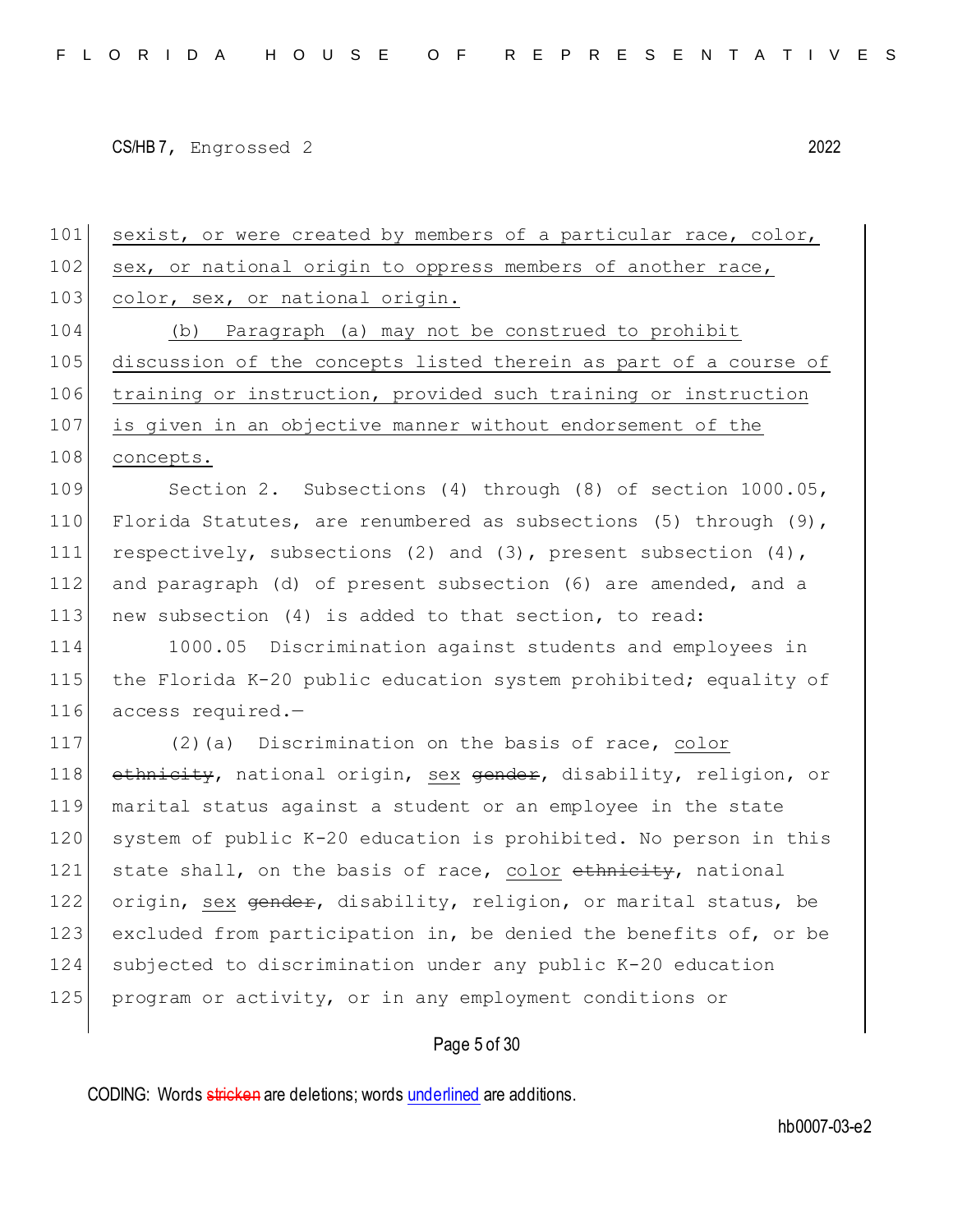126 practices, conducted by a public educational institution that 127 receives or benefits from federal or state financial assistance.

128 (b) The criteria for admission to a program or course 129 shall not have the effect of restricting access by persons of a 130 particular race, color ethnicity, national origin, sex gender, 131 disability, religion, or marital status.

 (c) All public K-20 education classes shall be available 133 to all students without regard to race, color  $\epsilon$ thnicity, 134 national origin, sex <del>gender</del>, disability, religion, or marital status; however, this is not intended to eliminate the provision of programs designed to meet the needs of students with limited proficiency in English, gifted students, or students with disabilities or programs tailored to students with specialized talents or skills.

140 (d) Students may be separated by sex gender for a single-141 gender program as provided under s. 1002.311, for any portion of 142 a class that deals with human reproduction, or during 143 participation in bodily contact sports. For the purpose of this 144 section, bodily contact sports include wrestling, boxing, rugby, 145 ice hockey, football, basketball, and other sports in which the 146 purpose or major activity involves bodily contact.

 (e) Guidance services, counseling services, and financial assistance services in the state public K-20 education system shall be available to students equally. Guidance and counseling 150 services, materials, and promotional events shall stress access

### Page 6 of 30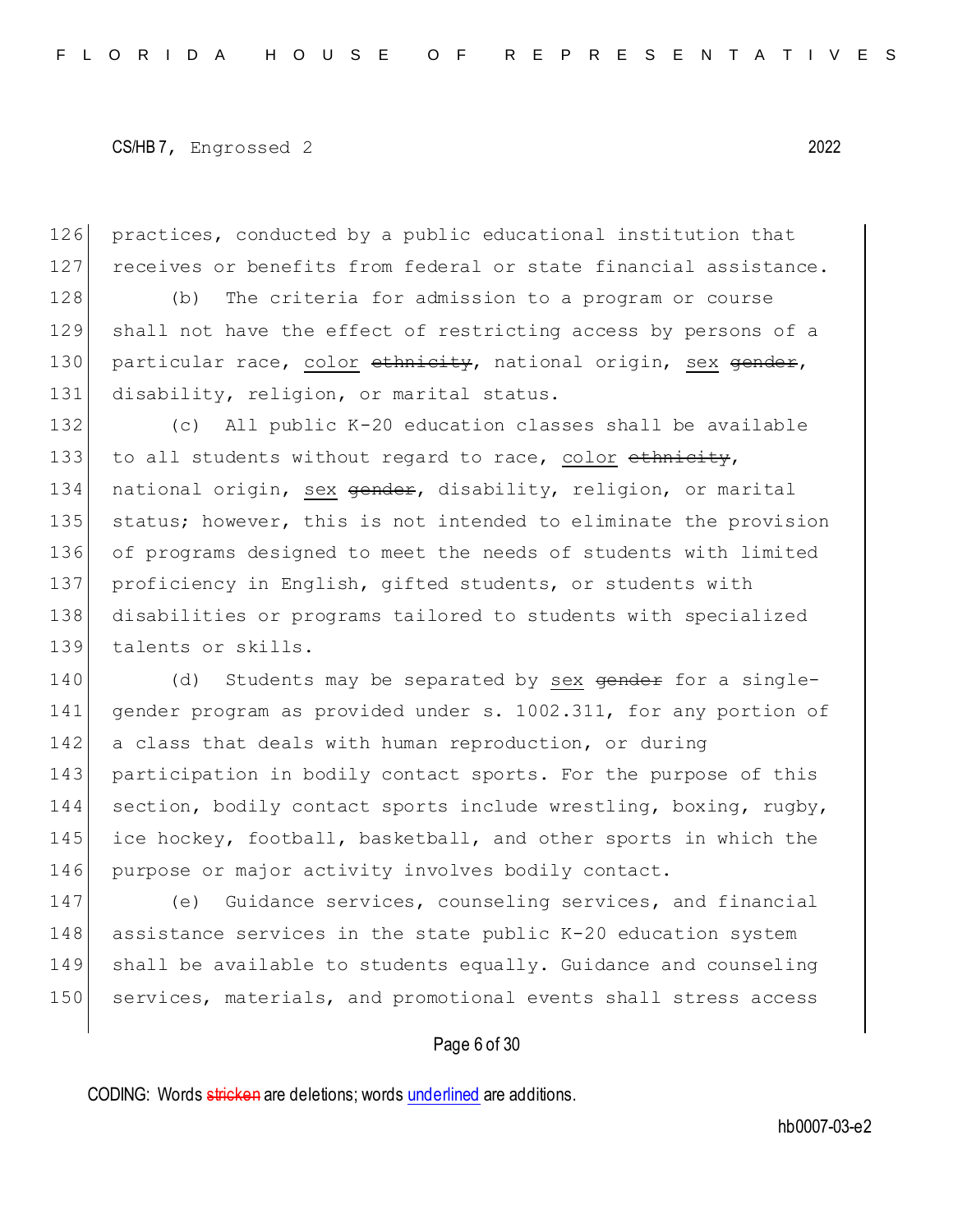151 to academic and career opportunities for students without regard 152 to race, color  $\epsilon$ th is the national origin, sex gender, 153 disability, religion, or marital status.

154 (3)(a) No person shall, on the basis of sex  $\theta$  ender, be excluded from participating in, be denied the benefits of, or be treated differently from another person or otherwise be discriminated against in any interscholastic, intercollegiate, 158 club, or intramural athletics offered by a public  $K-20$  educational institution; and no public K-20 educational institution shall provide athletics separately on such basis.

161 (b) Notwithstanding the requirements of paragraph (a), a 162 public K-20 educational institution may operate or sponsor 163 separate teams for members of each sex gender if the selection 164 for such teams is based upon competitive skill or the activity 165 involved is a bodily contact sport. However, when a public  $K-20$ 166 educational institution operates or sponsors a team in a 167 particular sport for members of one sex gender but does not 168 operate or sponsor such a team for members of the other sex 169 gender, and athletic opportunities for that sex gender have 170 previously been limited, members of the excluded sex gender must 171 be allowed to try out for the team offered.

172 (c) This subsection does not prohibit the grouping of 173 students in physical education classes and activities by ability 174 as assessed by objective standards of individual performance 175 developed and applied without regard to sex gender. However,

### Page 7 of 30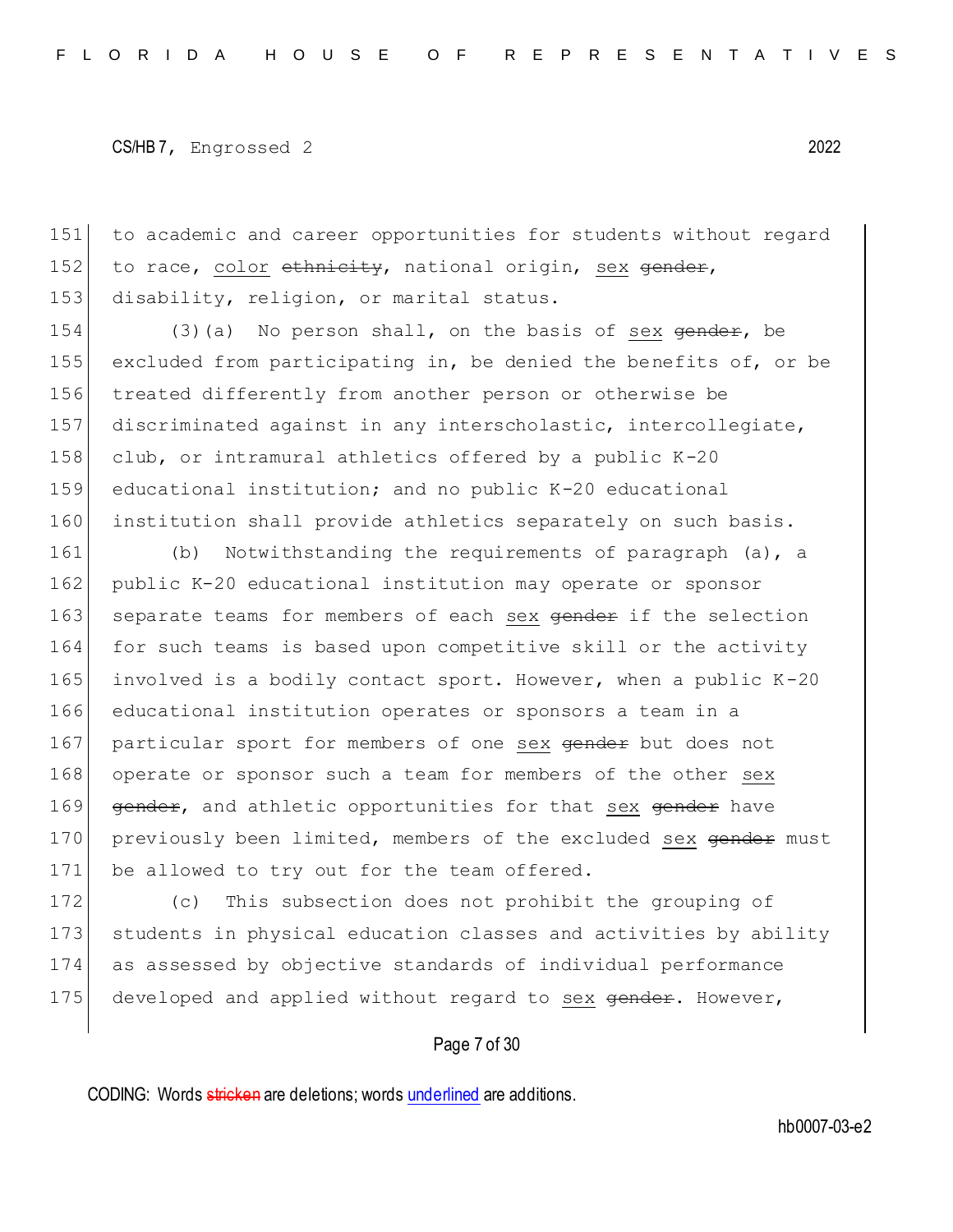when use of a single standard of measuring skill or progress in a physical education class has an adverse effect on members of 178 one sex gender, the educational institution shall use appropriate standards which do not have such effect.

180 (d) A public K-20 educational institution which operates 181 or sponsors interscholastic, intercollegiate, club, or 182 intramural athletics shall provide equal athletic opportunity 183 for members of both sexes genders.

184 1. The Board of Governors shall determine whether equal 185 opportunities are available at state universities.

186 2. The Commissioner of Education shall determine whether 187 equal opportunities are available in school districts and 188 Florida College System institutions. In determining whether 189 equal opportunities are available in school districts and 190 Florida College System institutions, the Commissioner of 191 Education shall consider, among other factors:

192 a. Whether the selection of sports and levels of 193 competition effectively accommodate the interests and abilities 194 of members of both sexes genders.

195 b. The provision of equipment and supplies.

196 c. Scheduling of games and practice times.

197 d. Travel and per diem allowances.

198 e. Opportunities to receive coaching and academic 199 tutoring.

200 f. Assignment and compensation of coaches and tutors.

Page 8 of 30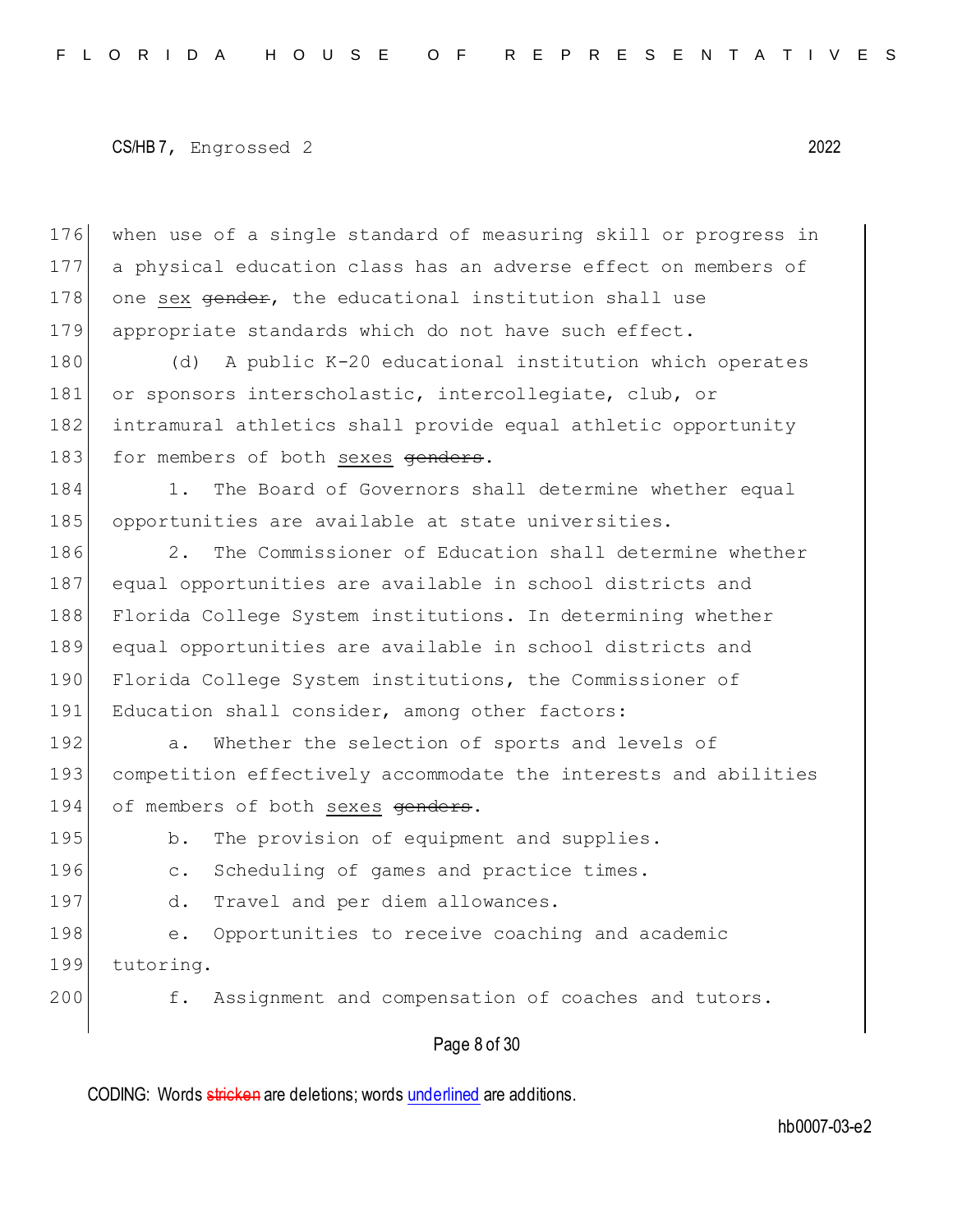201 g. Provision of locker room, practice, and competitive 202 facilities. 203 h. Provision of medical and training facilities and 204 services. 205 i. Provision of housing and dining facilities and 206 services. 207 j. Publicity. 208 209 Unequal aggregate expenditures for members of each sex  $\theta$ 210 unequal expenditures for male and female teams if a public 211 school or Florida College System institution operates or 212 sponsors separate teams do not constitute nonimplementation of 213 this subsection, but the Commissioner of Education shall 214 consider the failure to provide necessary funds for teams for 215 one sex gender in assessing equality of opportunity for members  $216$  of each sex gender. 217 (e) A public school or Florida College System institution 218 may provide separate toilet, locker room, and shower facilities 219 on the basis of gender, but such facilities shall be comparable 220 to such facilities provided for students of the other sex  $221$  gender. 222 (4)(a) It shall constitute discrimination on the basis of 223 race, color, national origin, or sex under this section to 224 subject any student or employee to training or instruction that 225 espouses, promotes, advances, inculcates, or compels such

## Page 9 of 30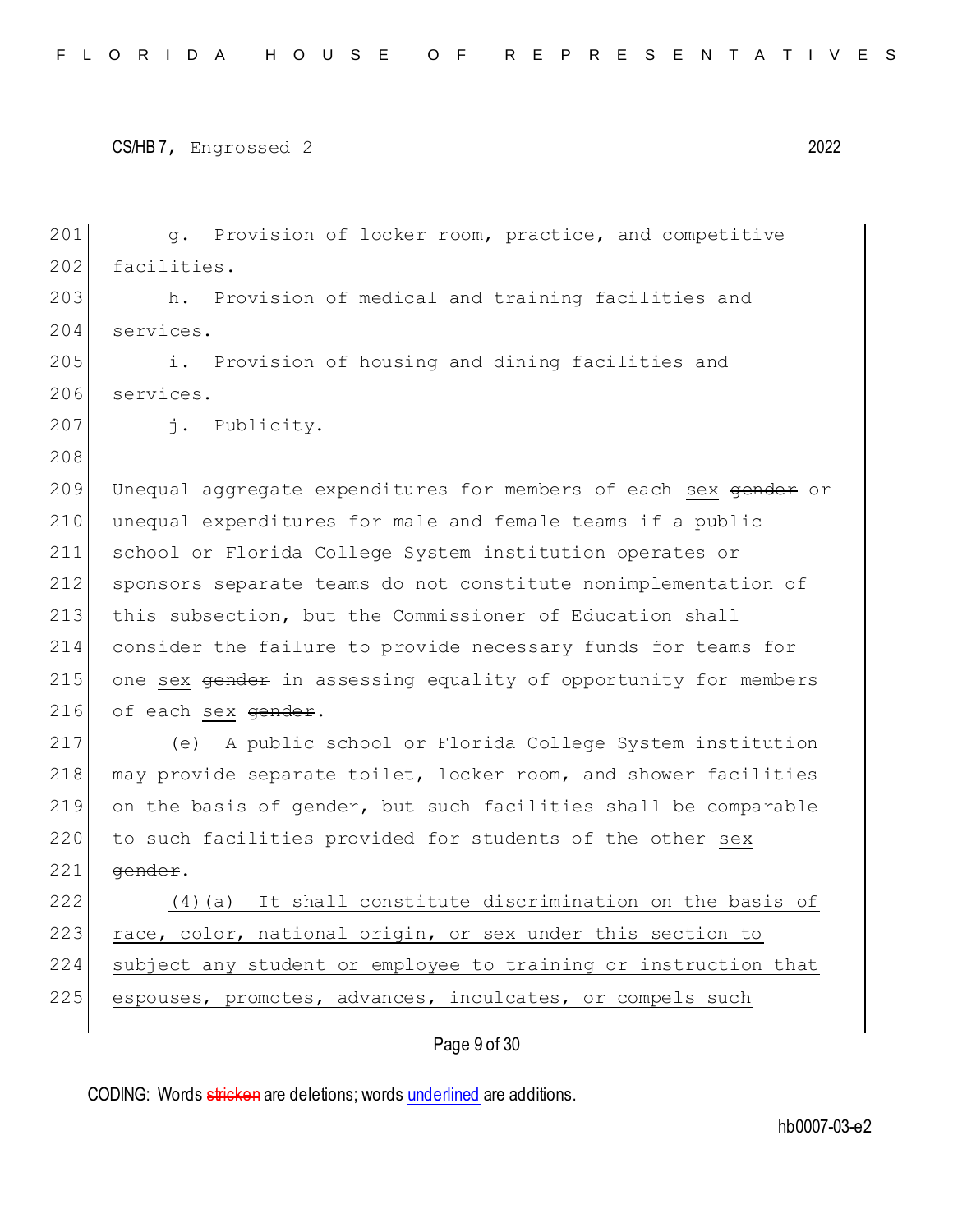226 student or employee to believe any of the following concepts: 227 1. Members of one race, color, national origin, or sex are 228 morally superior to members of another race, color, national 229 origin, or sex. 230 2. A person, by virtue of his or her race, color, national 231 origin, or sex is inherently racist, sexist, or oppressive, 232 whether consciously or unconsciously. 233 3. A person's moral character or status as either 234 privileged or oppressed is necessarily determined by his or her 235 race, color, national origin, or sex. 236 4. Members of one race, color, national origin, or sex 237 cannot and should not attempt to treat others without respect to 238 race, color, national origin, or sex. 239 5. A person, by virtue of his or her race, color, national 240 origin, or sex bears responsibility for, or should be 241 discriminated against or receive adverse treatment because of, 242 actions committed in the past by other members of the same race, 243 color, national origin, or sex. 244 6. A person, by virtue of his or her race, color, national 245 origin, or sex should be discriminated against or receive 246 adverse treatment to achieve diversity, equity, or inclusion. 247 7. A person, by virtue of his or her race, color, sex, or 248 national origin, bears personal responsibility for and must feel 249 guilt, anguish, or other forms of psychological distress because 250 of actions, in which the person played no part, committed in the

Page 10 of 30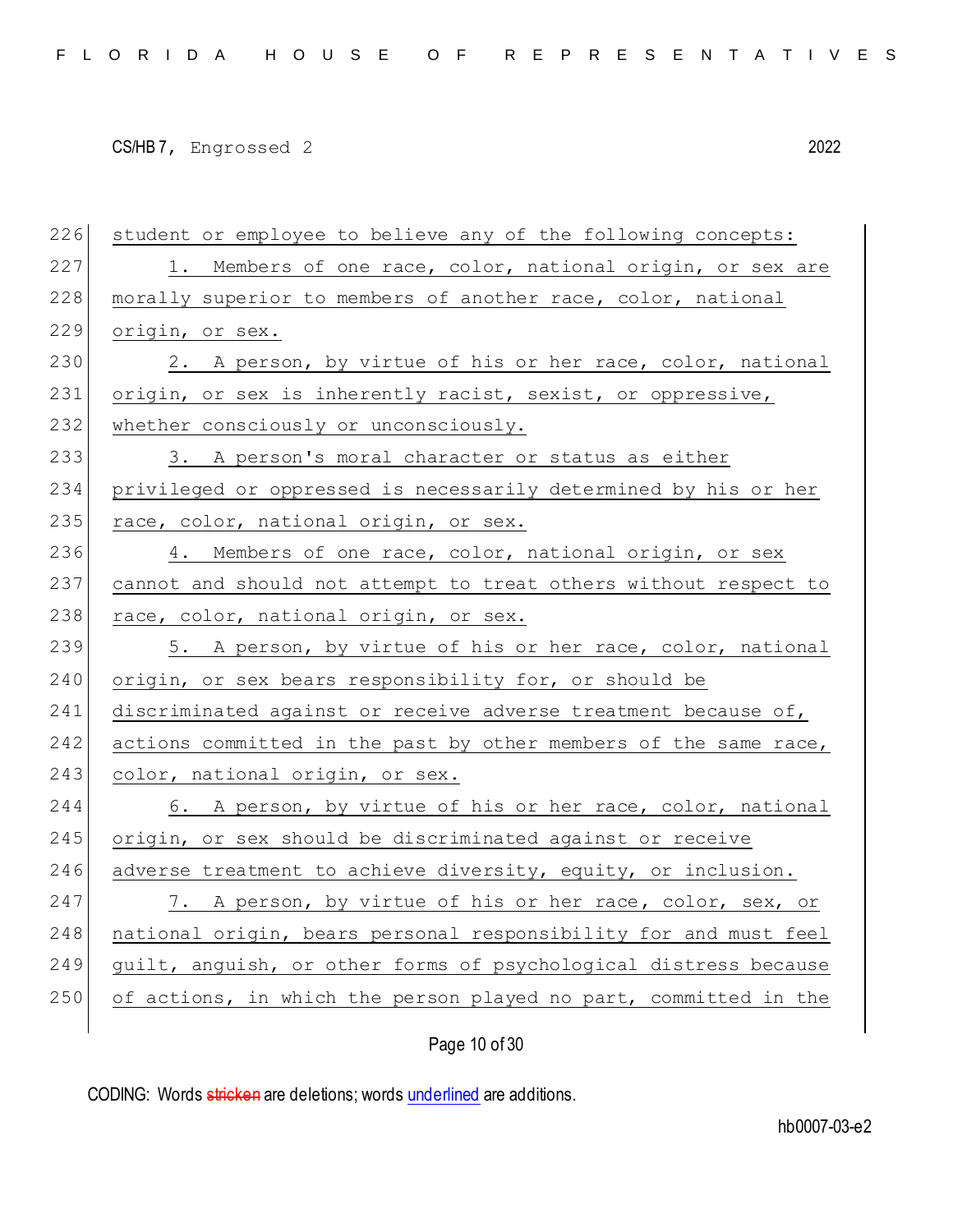251 past by other members of the same race, color, national origin, 252 or sex. 253 8. Such virtues as merit, excellence, hard work, fairness, 254 neutrality, objectivity, and racial colorblindness are racist or 255 sexist, or were created by members of a particular race, color, 256 national origin, or sex to oppress members of another race, 257 color, national origin, or sex. 258 (b) Paragraph (a) may not be construed to prohibit 259 discussion of the concepts listed therein as part of a larger 260 course of training or instruction, provided such training or 261 instruction is given in an objective manner without endorsement 262 of the concepts.  $263$  (5) $(4)$  Public schools and Florida College System 264 institutions shall develop and implement methods and strategies  $265$  to increase the participation of students of a particular race, 266 color ethnicity, national origin, sex gender, disability, or 267 marital status in programs and courses in which students of that 268 particular race, color ethnicity, national origin, sex gender, 269 disability, or marital status have been traditionally 270 underrepresented, including, but not limited to, mathematics, 271 science, computer technology, electronics, communications 272 technology, engineering, and career education. 273  $(7)$   $(6)$  The functions of the Office of Equal Educational 274 Opportunity of the Department of Education shall include, but 275 are not limited to:

Page 11 of 30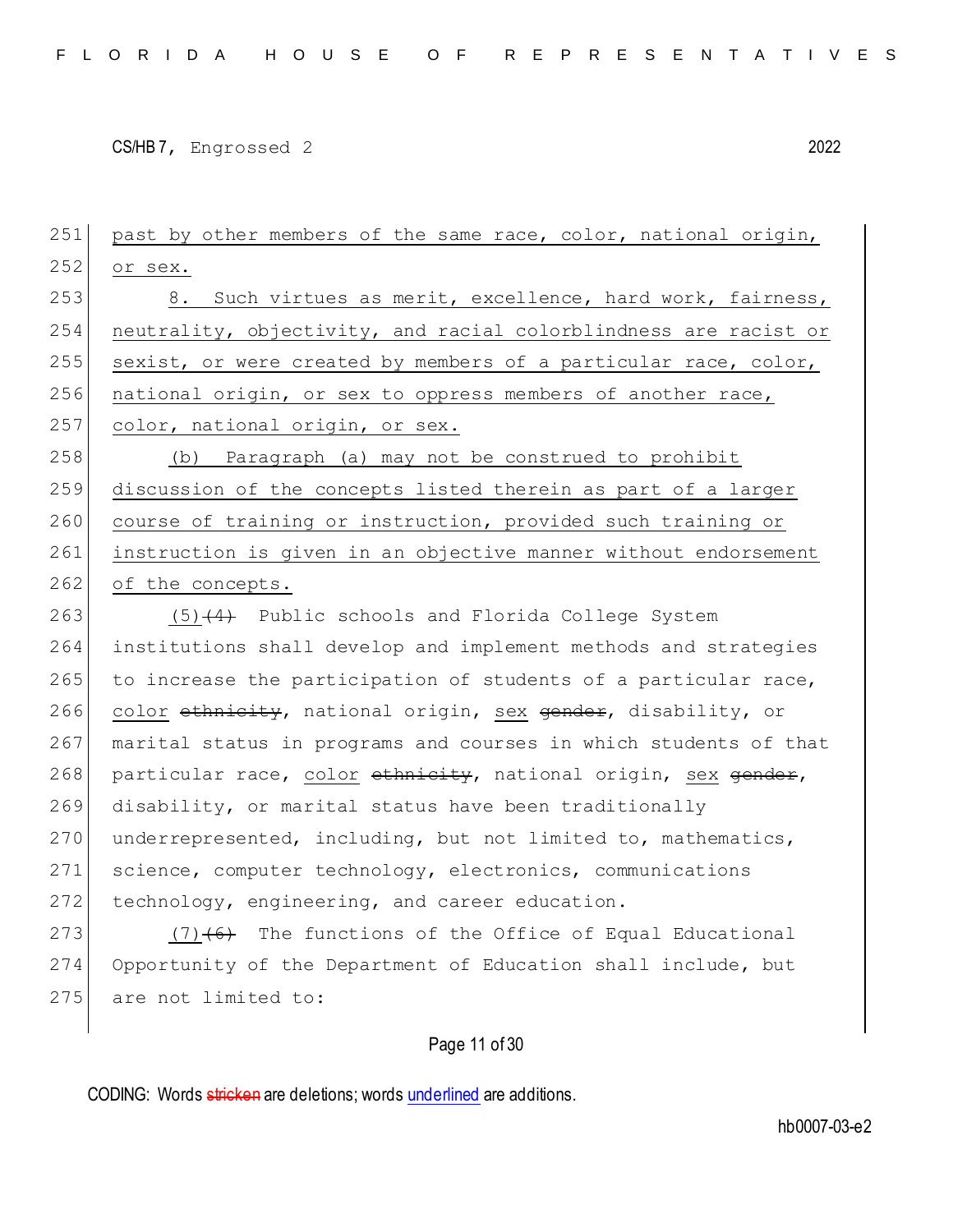276 (d) Conducting studies of the effectiveness of methods and 277 strategies designed to increase the participation of students in 278 programs and courses in which students of a particular race, 279 color ethnicity, national origin, sex gender, disability, or 280 marital status have been traditionally underrepresented and 281 monitoring the success of students in such programs or courses, 282 including performing followup monitoring.

283 Section 3. Subsection (3) of section 1003.42, Florida 284 Statutes, is renumbered as subsection (5), paragraph (b) of 285 subsection (1) and subsection (2) are amended, and a new 286 subsection (3) and subsection (4) are added to that section, to 287 read:

288 1003.42 Required instruction.-

289 (1)

290 (b) All instructional materials, as defined in s. 291  $1006.29(2)$ , used to teach reproductive health or any disease, 292 including HIV/AIDS, its symptoms, development, and treatment, as 293 part of the courses referenced in subsection  $(5)$   $(3)$ , must be 294 annually approved by a district school board in an open, noticed 295 public meeting.

 (2) Members of the instructional staff of the public schools, subject to the rules of the State Board of Education 298 and the district school board, shall teach efficiently and faithfully, using the books and materials required that meet the highest standards for professionalism and historical accuracy,

## Page 12 of 30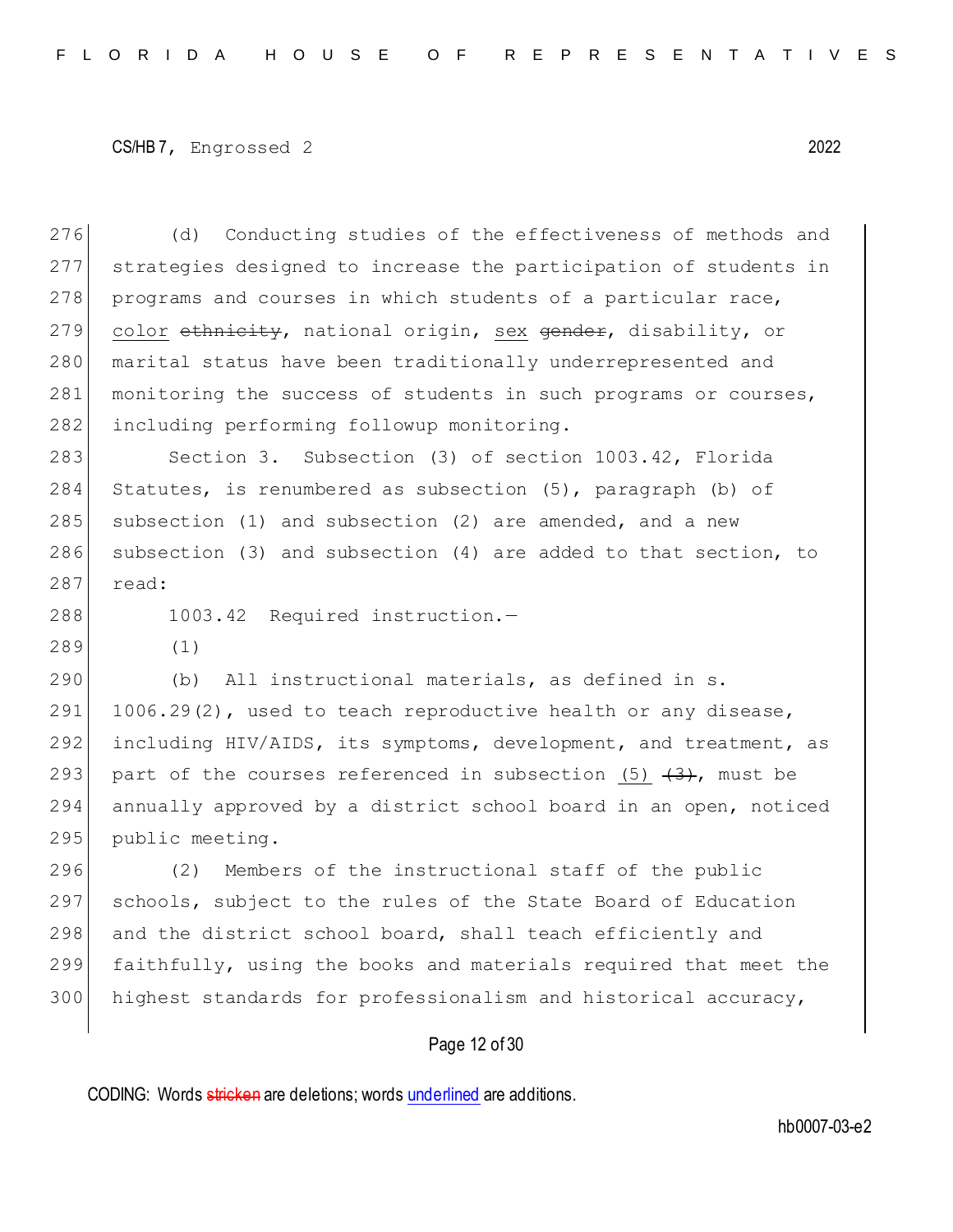following the prescribed courses of study, and employing approved methods of instruction, the following:

 (a) The history and content of the Declaration of Independence, including national sovereignty, natural law, self- evident truth, equality of all persons, limited government, popular sovereignty, and inalienable rights of life, liberty, and property, and how they form the philosophical foundation of our government.

 (b) The history, meaning, significance, and effect of the provisions of the Constitution of the United States and amendments thereto, with emphasis on each of the 10 amendments that make up the Bill of Rights and how the constitution 313 provides the structure of our government.

 (c) The arguments in support of adopting our republican form of government, as they are embodied in the most important of the Federalist Papers.

 (d) Flag education, including proper flag display and flag salute.

 (e) The elements of civil government, including the primary functions of and interrelationships between the Federal Government, the state, and its counties, municipalities, school districts, and special districts.

323 (f) The history of the United States, including the period 324 of discovery, early colonies, the War for Independence, the Civil War, the expansion of the United States to its present

### Page 13 of 30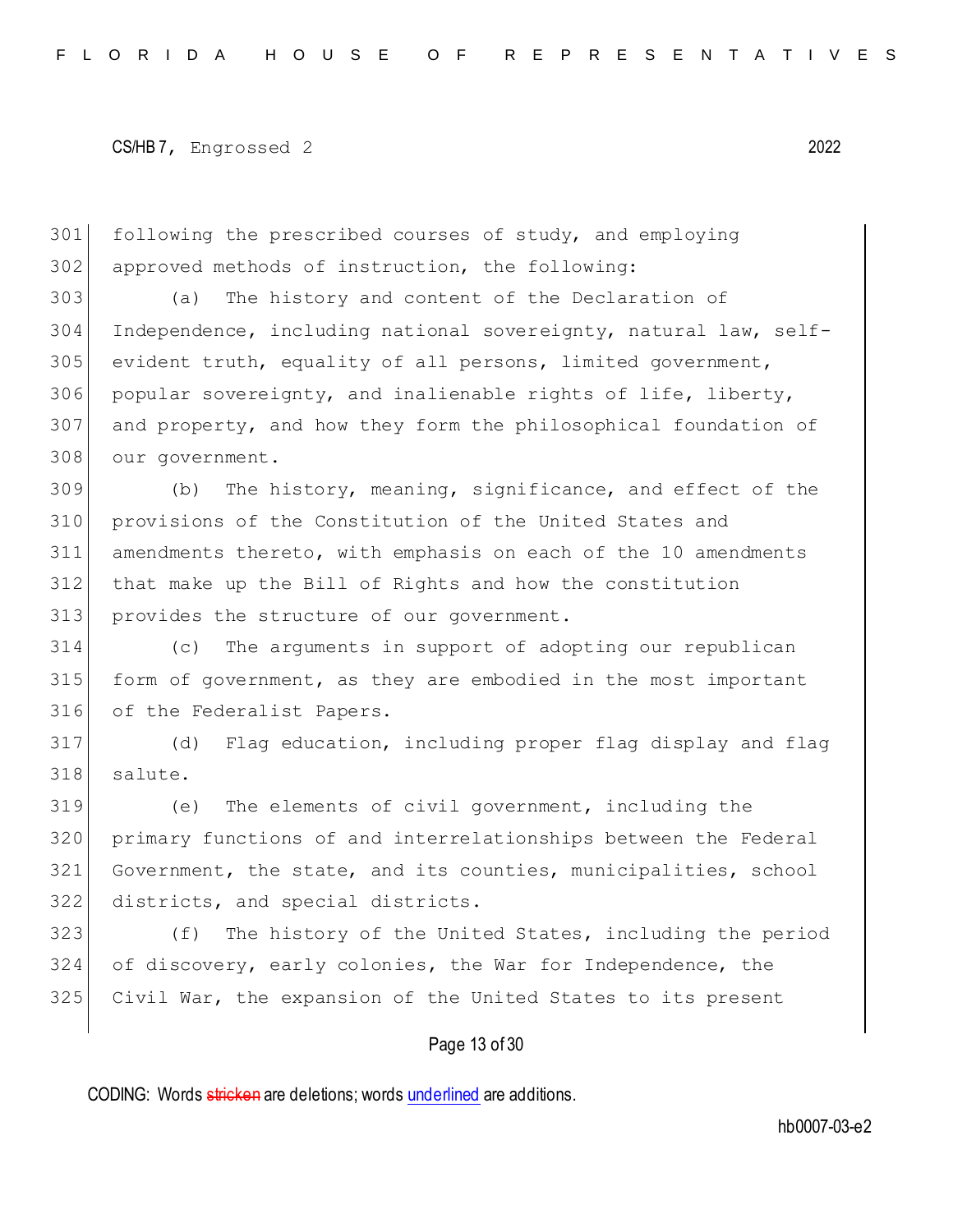boundaries, the world wars, and the civil rights movement to the present. American history shall be viewed as factual, not as 328 constructed, shall be viewed as knowable, teachable, and testable, and shall be defined as the creation of a new nation based largely on the universal principles stated in the 331 Declaration of Independence.

332 (g)1. The history of the Holocaust (1933-1945), the systematic, planned annihilation of European Jews and other groups by Nazi Germany, a watershed event in the history of humanity, to be taught in a manner that leads to an investigation of human behavior, an understanding of the ramifications of prejudice, racism, and stereotyping, and an examination of what it means to be a responsible and respectful person, for the purposes of encouraging tolerance of diversity in a pluralistic society and for nurturing and protecting 341 democratic values and institutions, including the policy, definition, and historical and current examples of anti-343 Semitism, as described in  $s. 1000.05(8)$   $s. 1000.05(7)$ , and the prevention of anti-Semitism. Each school district must annually certify and provide evidence to the department, in a manner prescribed by the department, that the requirements of this paragraph are met. The department shall prepare and offer standards and curriculum for the instruction required by this paragraph and may seek input from the Commissioner of Education's Task Force on Holocaust Education or from any state

### Page 14 of 30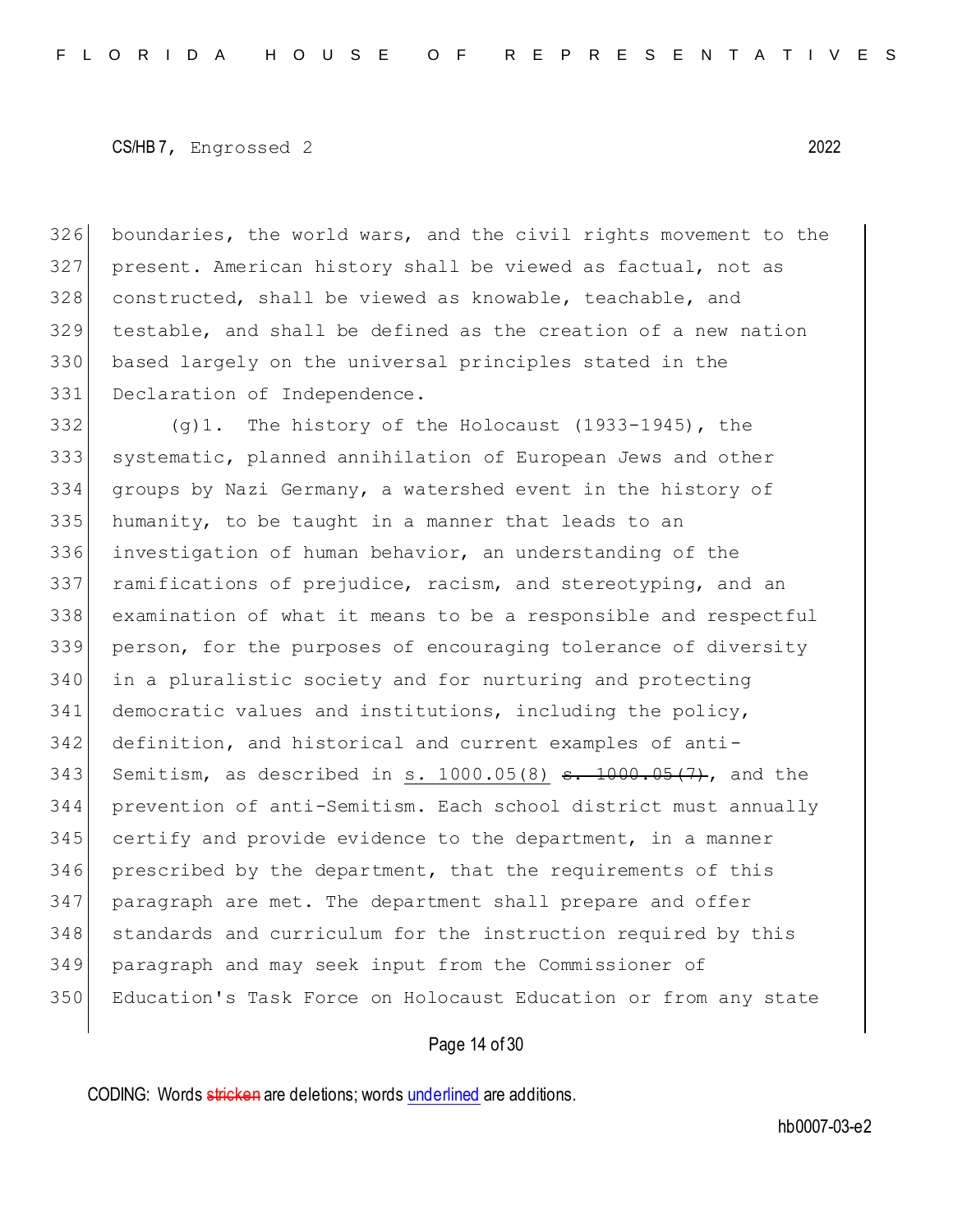or nationally recognized Holocaust educational organizations. The department may contract with any state or nationally 353 recognized Holocaust educational organizations to develop training for instructional personnel and grade-appropriate classroom resources to support the developed curriculum.

 2. The second week in November shall be designated as "Holocaust Education Week" in this state in recognition that November is the anniversary of Kristallnacht, widely recognized as a precipitating event that led to the Holocaust.

 (h) The history of African Americans, including the history of African peoples before the political conflicts that led to the development of slavery, the passage to America, the 363 enslavement experience, abolition, and the history and contributions of African Americans of the African diaspora to society. Students shall develop an understanding of the ramifications of prejudice, racism, and stereotyping on 367 individual freedoms, and examine what it means to be a 368 responsible and respectful person, for the purpose of encouraging tolerance of diversity in a pluralistic society and 370 for nurturing and protecting democratic values and institutions. Instruction shall include the roles and contributions of individuals from all walks of life and their endeavors to learn 373 and thrive throughout history as artists, scientists, educators, businesspeople, influential thinkers, members of the faith community, and political and governmental leaders and the

Page 15 of 30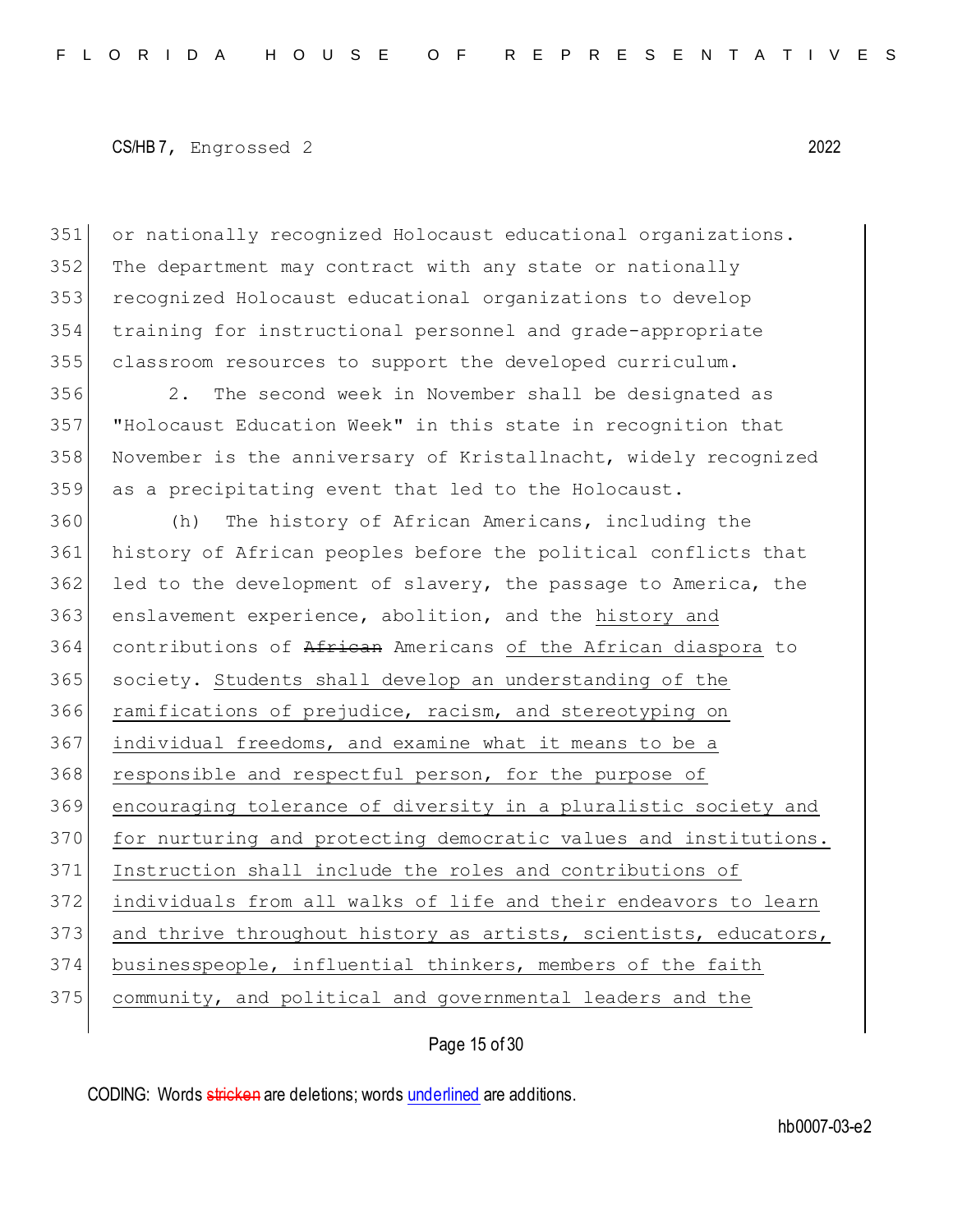courageous steps they took to fulfill the promise of democracy and unite the nation. Instructional materials shall include the vital contributions of African Americans to build and strengthen American society and celebrate the inspirational stories of 380 African Americans who prospered, even in the most difficult circumstances. Instructional personnel may facilitate 382 discussions and use curricula to address, in an age-appropriate manner, how the individual freedoms of persons have been infringed by slavery, racial oppression, racial segregation, and racial discrimination, as well as topics relating to the enactment and enforcement of laws resulting in racial 387 oppression, racial segregation, and racial discrimination and how recognition of these freedoms has overturned these unjust laws. However, classroom instruction and curriculum may not be used to indoctrinate or persuade students to a particular point of view inconsistent with the principles enumerated in subsection (3) or the state academic standards. The department shall prepare and offer standards and curriculum for the instruction required by this paragraph and may seek input from 395 the Commissioner of Education's African American History Task Force. (i) The elementary principles of agriculture. (j) The true effects of all alcoholic and intoxicating liquors and beverages and narcotics upon the human body and mind.

Page 16 of 30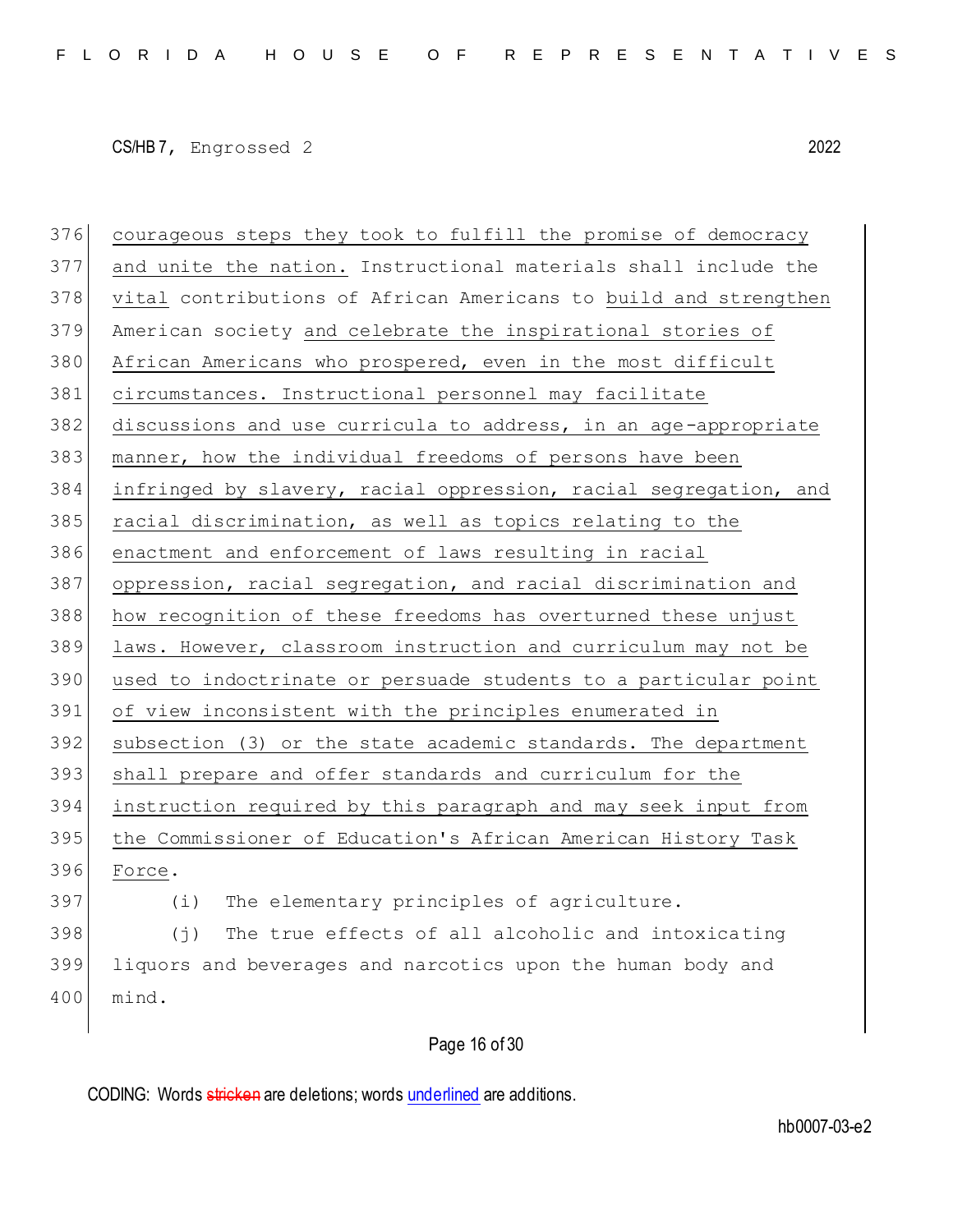| 401 | Kindness to animals.<br>(k)                                             |
|-----|-------------------------------------------------------------------------|
| 402 | (1)<br>The history of the state.                                        |
| 403 | The conservation of natural resources.<br>(m)                           |
| 404 | $(n)$ $\frac{1}{n}$ Comprehensive age-appropriate and developmentally   |
| 405 | appropriate K-12 instruction on: health education that addresses        |
| 406 | Health education that addresses concepts of community<br>1.             |
| 407 | health, consumer health, environmental health, and family life,         |
| 408 | including:                                                              |
| 409 | a. Mental and emotional health.                                         |
| 410 | Injury prevention and safety.<br>a. <del>b.</del>                       |
| 411 | Internet safety.<br>b. <del>c.</del>                                    |
| 412 | Nutrition.<br>$c \cdot d$ .                                             |
| 413 | d.e. Personal health.                                                   |
| 414 | e.f. Prevention and control of disease.                                 |
| 415 | Substance use and abuse.<br>f. <del>q.</del>                            |
| 416 | Prevention of child sexual abuse, exploitation, and<br>q. <del>h.</del> |
| 417 | human trafficking.                                                      |
| 418 | The health education curriculum For students in grades<br>2.            |
| 419 | 7 through 12, shall include a teen dating violence and abuse.           |
| 420 | This component must include that includes, but is not be limited        |
| 421 | to, the definition of dating violence and abuse, the warning            |
| 422 | signs of dating violence and abusive behavior, the                      |
| 423 | characteristics of healthy relationships, measures to prevent           |
| 424 | and stop dating violence and abuse, and community resources             |
| 425 | available to victims of dating violence and abuse.                      |
|     |                                                                         |

# Page 17 of 30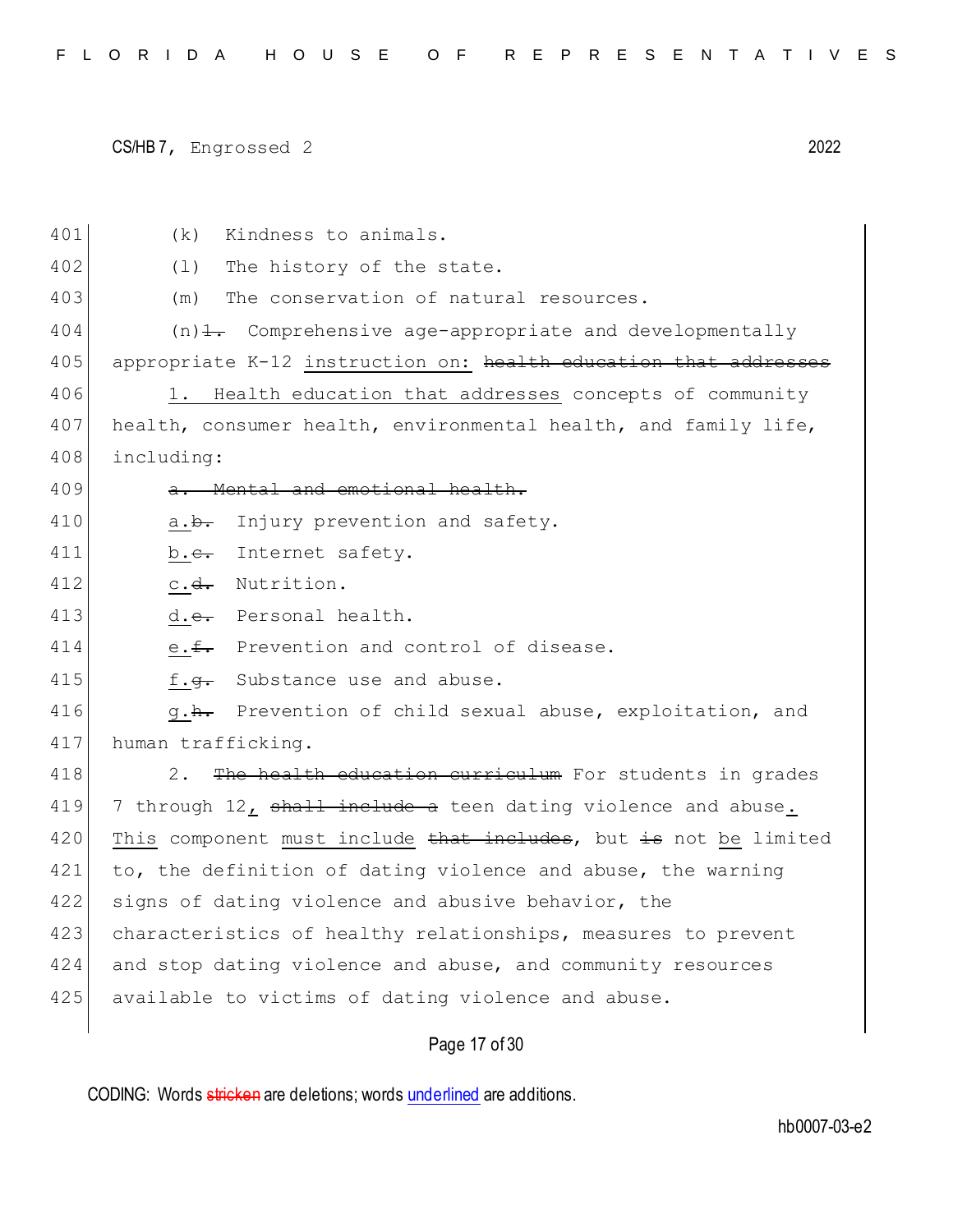```
CS/HB 7, Engrossed 2 2022
```
426 3. The health education curriculum For students in grades 427 6 through 12, shall include an awareness of the benefits of 428 sexual abstinence as the expected standard and the consequences 429 of teenage pregnancy. 430 4. Life skills that build confidence, support mental and 431 emotional health, and enable students to overcome challenges, 432 including: 433 a. Self-awareness and self-management. 434 b. Responsible decisionmaking. 435 c. Resiliency. 436 d. Relationship skills and conflict resolution. 437 e. Understanding and respecting other viewpoints and 438 backgrounds. 439 f. For grades 9 through 12, developing leadership skills, 440 interpersonal skills, organization skills, and research skills; 441 creating a resume, including a digital resume; exploring career 442 pathways; using state career planning resources; developing and 443 practicing the skills necessary for employment interviews; 444 workplace ethics and workplace law; managing stress and 445 expectations; and self-motivation. 446 447 Health education and life skills instruction and materials may 448 | not contradict the principles enumerated in subsection  $(3)$ . 449 (o) Such additional materials, subjects, courses, or 450 fields in such grades as are prescribed by law or by rules of

Page 18 of 30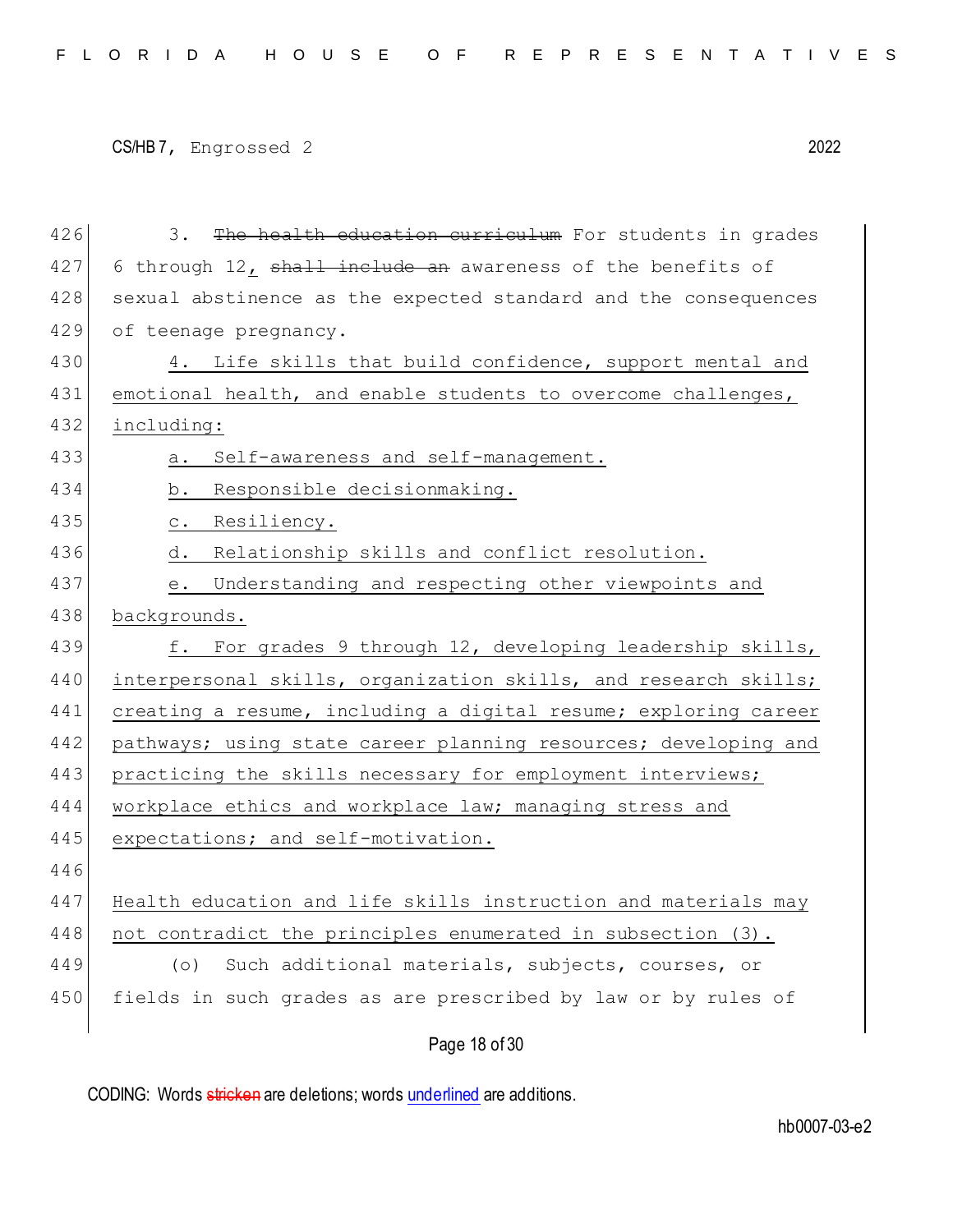451 the State Board of Education and the district school board in 452 fulfilling the requirements of law. 453 (p) The study of Hispanic contributions to the United 454 States. 455 (q) The study of women's contributions to the United 456 States. 457 (r) The nature and importance of free enterprise to the 458 United States economy. 459 (s) Civic and character education on A character 460 development program in the elementary schools, similar to 461 Character First or Character Counts, which is secular in nature. 462 Beginning in school year 2004-2005, the character development 463 program shall be required in kindergarten through grade 12. Each 464 district school board shall develop or adopt a curriculum for 465 the character development program that shall be submitted to the 466 department for approval. 467 1. The character development curriculum shall stress the 468 qualities and responsibilities of patriotism and<del>;</del> 469 responsibility; citizenship, including,; kindness; respect for 470 authority, life, liberty, and personal property; honesty; 471 charity; self-control; racial, ethnic, and religious tolerance; 472 and cooperation and,  $\overline{.}$ 473 2. The character development curriculum for grades 9 474 through 12 shall, at a minimum, include instruction on 475 developing leadership skills, interpersonal skills, organization

Page 19 of 30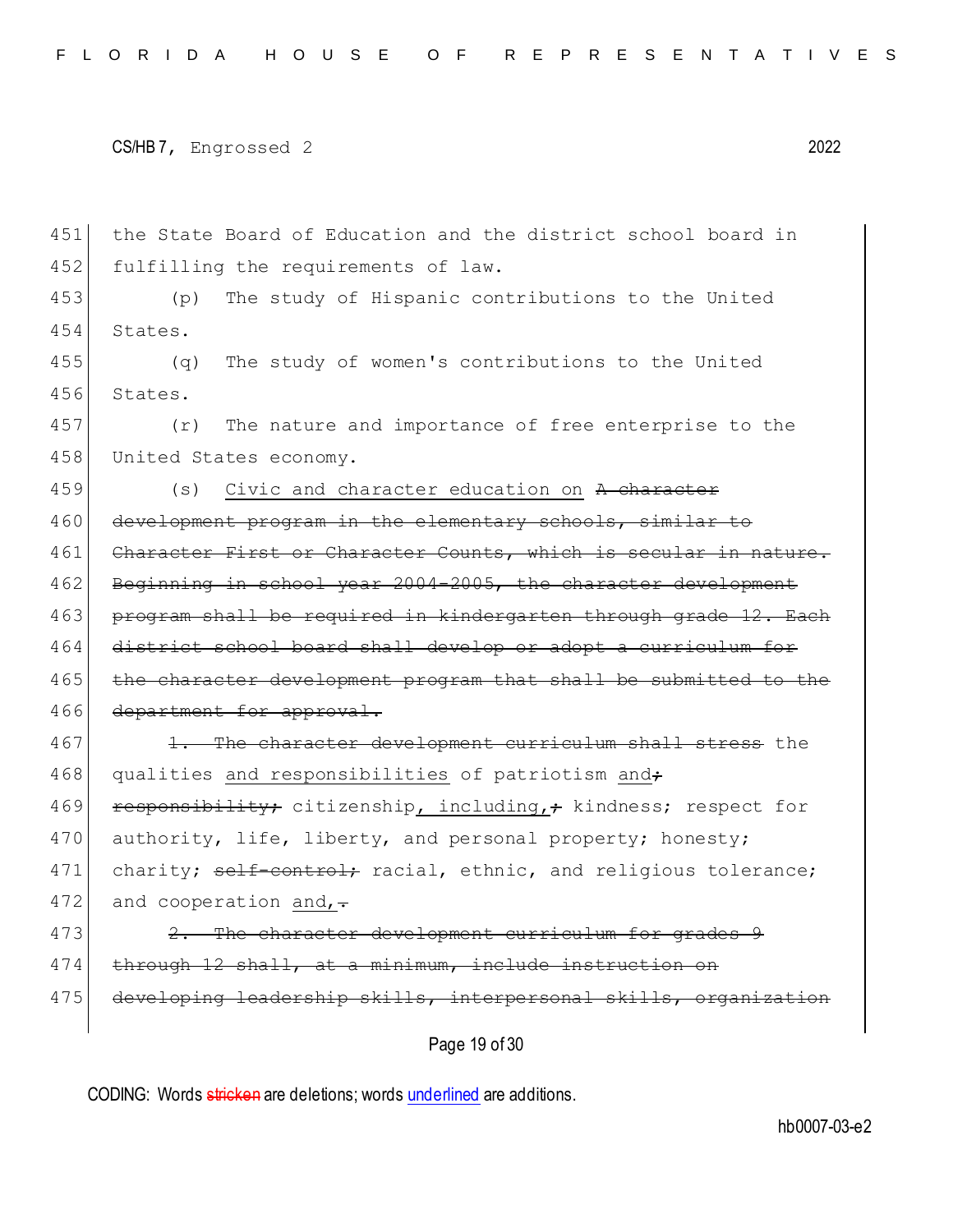```
CS/HB 7, Engrossed 2 2022
```
493

476 skills, and research skills; creating a resume, including a 477 digital resume; exploring career pathways; using state career 478 planning resources; developing and practicing the skills 479 necessary for employment interviews; conflict resolution, 480 workplace ethics, and workplace law; managing stress and 481 expectations; and developing skills that enable students to 482 become more resilient and self-motivated.

483 3. The character development curriculum for grades 11 and 484 12, shall include instruction on voting using the uniform 485 primary and general election ballot described in s. 101.151(9).

486 (t) In order to encourage patriotism, the sacrifices that 487 veterans and Medal of Honor recipients have made in serving our 488 country and protecting democratic values worldwide. Such 489 instruction must occur on or before Medal of Honor Day, 490 Veterans' Day, and Memorial Day. Members of the instructional 491 staff are encouraged to use the assistance of local veterans and 492 Medal of Honor recipients when practicable.

494 The State Board of Education is encouraged to adopt standards 495 and pursue assessment of the requirements of this subsection. 496 Instructional programming A character development program that 497 incorporates the values of the recipients of the Congressional 498 Medal of Honor and that is offered as part of a social studies, 499 English Language Arts, or other schoolwide character building 500 and veteran awareness initiative meets the requirements of

## Page 20 of 30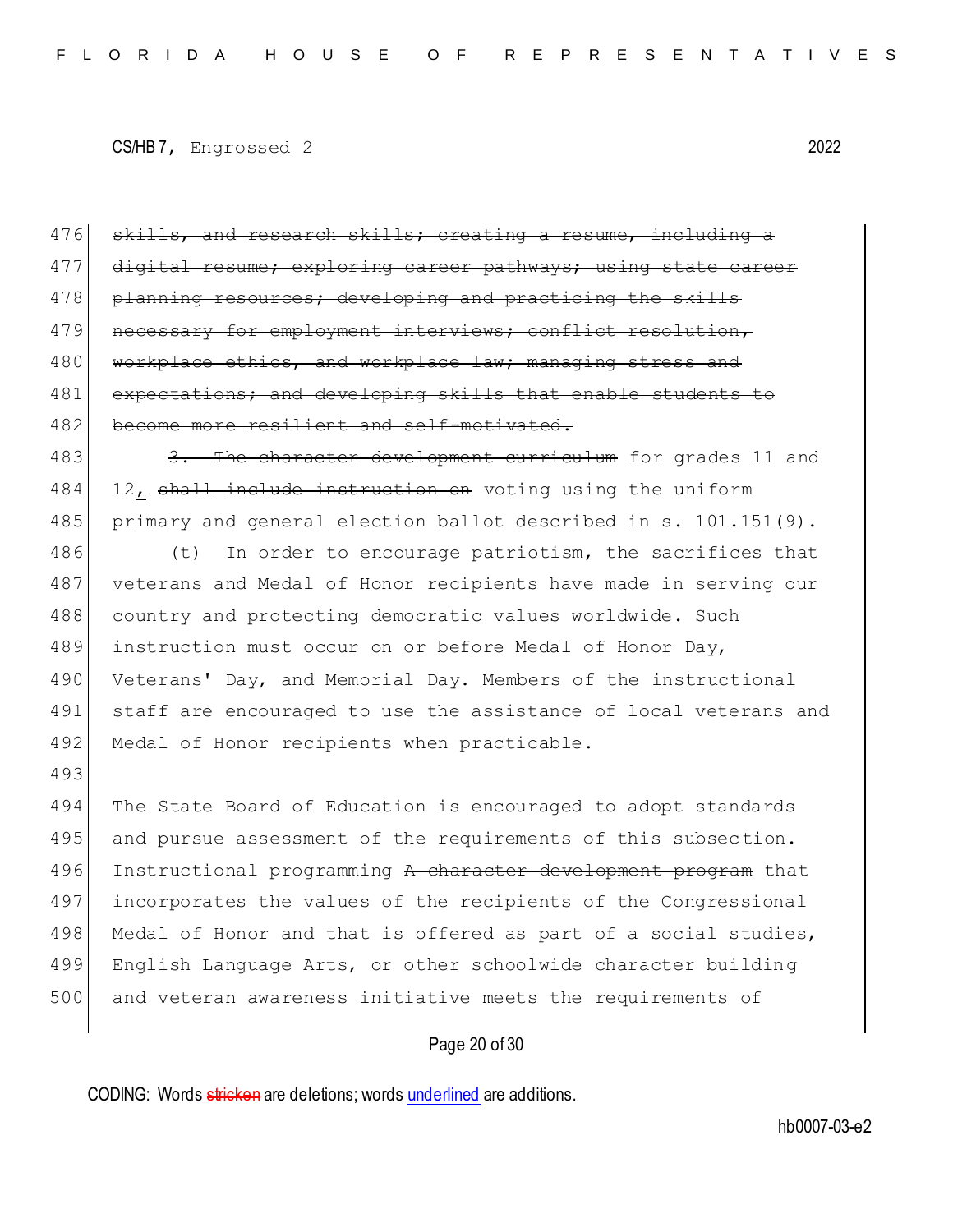| 501 | paragraph (t) paragraphs (s) and (t).                            |
|-----|------------------------------------------------------------------|
| 502 | (3) The Legislature acknowledges the fundamental truth           |
| 503 | that all persons are equal before the law and have inalienable   |
| 504 | rights. Accordingly, instruction and supporting materials on the |
| 505 | topics enumerated in this section must be consistent with the    |
| 506 | following principles of individual freedom:                      |
| 507 | No person is inherently racist, sexist, or oppressive,<br>(a)    |
| 508 | whether consciously or unconsciously, solely by virtue of his or |
| 509 | her race or sex.                                                 |
| 510 | (b) No race is inherently superior to another race.              |
| 511 | (c) No person should be discriminated against or receive         |
| 512 | adverse treatment solely or partly on the basis of race, color,  |
| 513 | national origin, religion, disability, or sex.                   |
| 514 | (d) Meritocracy or traits such as a hard work ethic are          |
| 515 | not racist but fundamental to the right to pursue happiness and  |
| 516 | be rewarded for industry.                                        |
| 517 | (e) A person, by virtue of his or her race or sex, does          |
| 518 | not bear responsibility for actions committed in the past by     |
| 519 | other members of the same race or sex.                           |
| 520 | (f) A person should not be instructed that he or she must        |
| 521 | feel guilt, anguish, or other forms of psychological distress    |
| 522 | for actions, in which he or she played no part, committed in the |
| 523 | past by other members of the same race or sex.                   |
| 524 |                                                                  |
| 525 | Instructional personnel may facilitate discussions and use       |
|     | Page 21 of 30                                                    |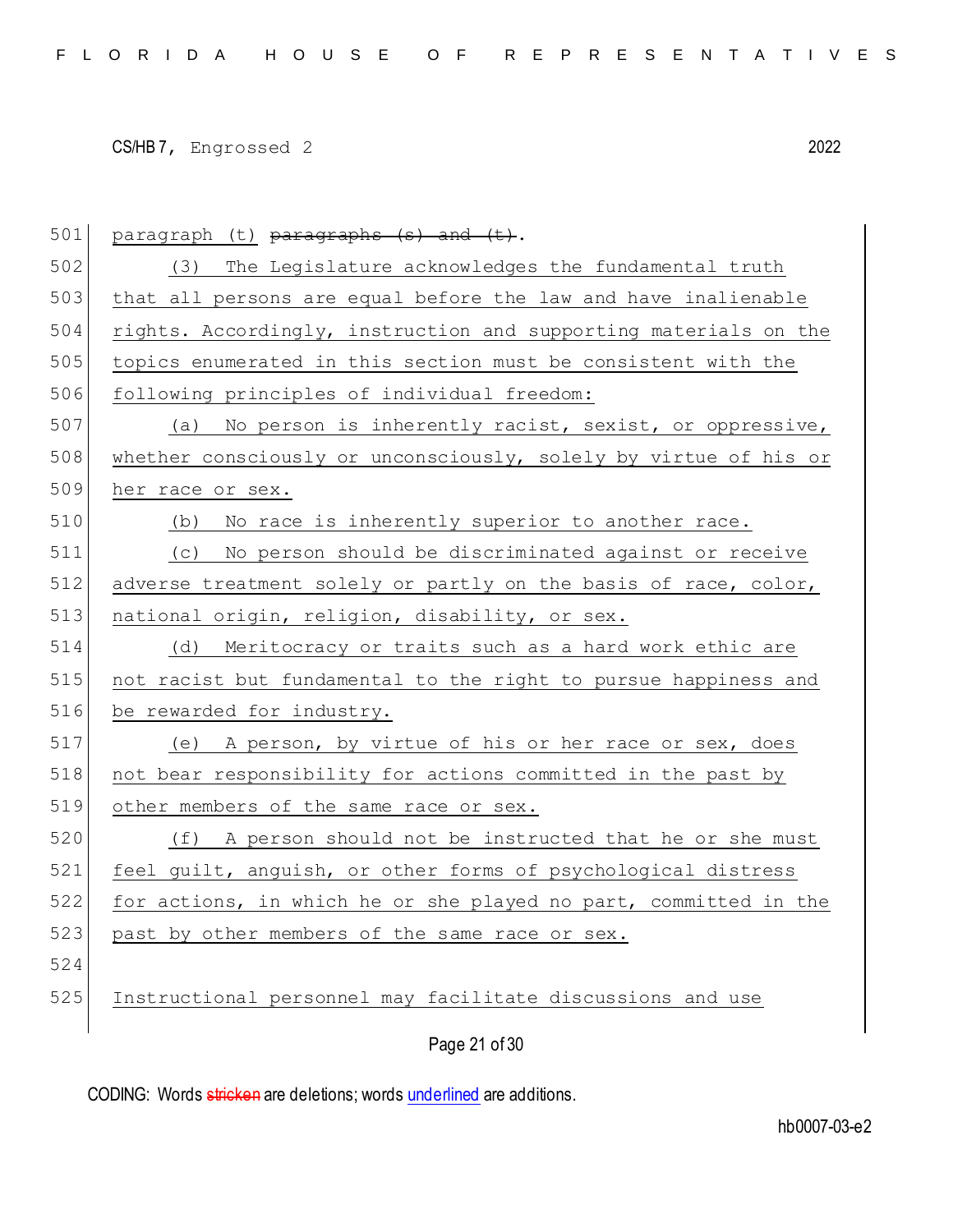526 curricula to address, in an age-appropriate manner, how the 527 freedoms of persons have been infringed by sexism, slavery, 528 racial oppression, racial segregation, and racial discrimination, including topics relating to the enactment and 530 enforcement of laws resulting in sexism, racial oppression, 531 racial segregation, and racial discrimination, including how recognition of these freedoms have overturned these unjust laws. However, classroom instruction and curriculum may not be used to indoctrinate or persuade students to a particular point of view inconsistent with the principles of this subsection or state 536 academic standards. (4) The State Board of Education shall develop or adopt a curriculum to inspire future generations through motivating stories of American history that demonstrate important life skills and the principles of individual freedom that enabled 541 persons to prosper even in the most difficult circumstances. This curriculum shall be known as "Stories of Inspiration" and made available to schools to implement the requirements of 544 subsection (3). Section 4. Paragraph (d) of subsection (2) of section 1006.31, Florida Statutes, is amended to read: 1006.31 Duties of the Department of Education and school district instructional materials reviewer.—The duties of the instructional materials reviewer are: (2) EVALUATION OF INSTRUCTIONAL MATERIALS.—To use the

Page 22 of 30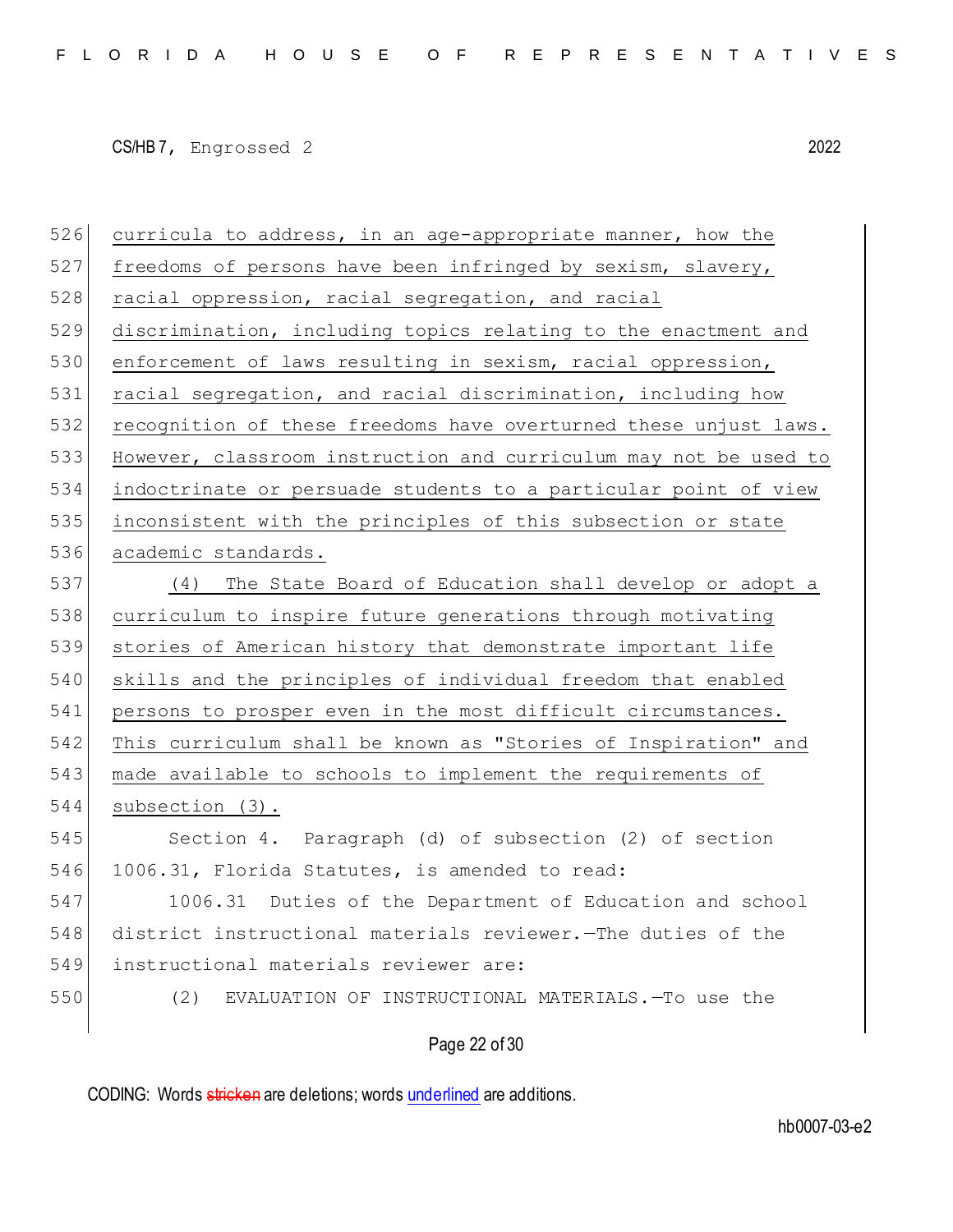selection criteria listed in s. 1006.34(2)(b) and recommend for adoption only those instructional materials aligned with the Next Generation Sunshine State Standards provided for in s. 1003.41. Instructional materials recommended by each reviewer shall be, to the satisfaction of each reviewer, accurate, objective, balanced, noninflammatory, current, free of pornography and material prohibited under s. 847.012, and suited to student needs and their ability to comprehend the material presented. Reviewers shall consider for recommendation materials developed for academically talented students, such as students enrolled in advanced placement courses. When recommending instructional materials, each reviewer shall:

563 (d) Require, when appropriate to the comprehension of 564 students, that materials for social science, history, or civics 565 classes contain the Declaration of Independence and the 566 Constitution of the United States. A reviewer may not recommend 567 any instructional materials that contain any matter reflecting 568 unfairly upon persons because of their race, color, creed, 569 national origin, ancestry, gender, religion, disability, 570 socioeconomic status, or occupation or otherwise contradict the 571 principles enumerated under s. 1003.42(3).

572 Section 5. Paragraph (b) of subsection (4) of section 573 1012.98, Florida Statutes, is amended to read: 574 1012.98 School Community Professional Development Act.-

575 (4) The Department of Education, school districts,

### Page 23 of 30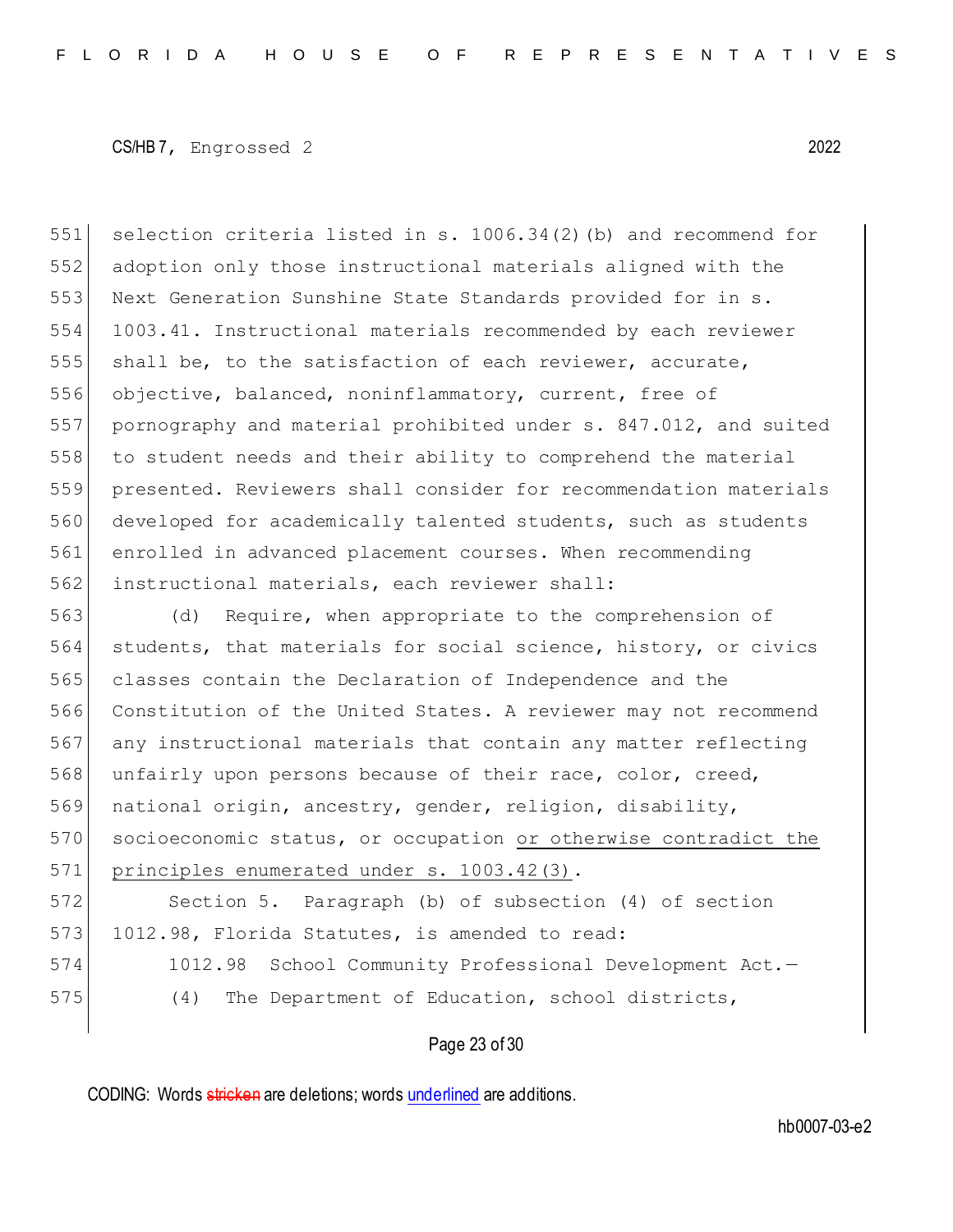576 schools, Florida College System institutions, and state 577 universities share the responsibilities described in this 578 section. These responsibilities include the following:

 (b) Each school district shall develop a professional development system as specified in subsection (3). The system 581 shall be developed in consultation with teachers, teacher- educators of Florida College System institutions and state universities, business and community representatives, and local education foundations, consortia, and professional organizations. The professional development system must:

 1. Be reviewed and approved by the department for compliance with s. 1003.42(3) and this section. All substantial revisions to the system shall be submitted to the department for 589 review for continued approval.

590 2. Be based on analyses of student achievement data and 591 instructional strategies and methods that support rigorous, 592 relevant, and challenging curricula for all students. Schools 593 and districts, in developing and refining the professional 594 development system, shall also review and monitor school 595 discipline data; school environment surveys; assessments of 596 parental satisfaction; performance appraisal data of teachers, 597 managers, and administrative personnel; and other performance 598 indicators to identify school and student needs that can be met 599 by improved professional performance.

600 3. Provide inservice activities coupled with followup

### Page 24 of 30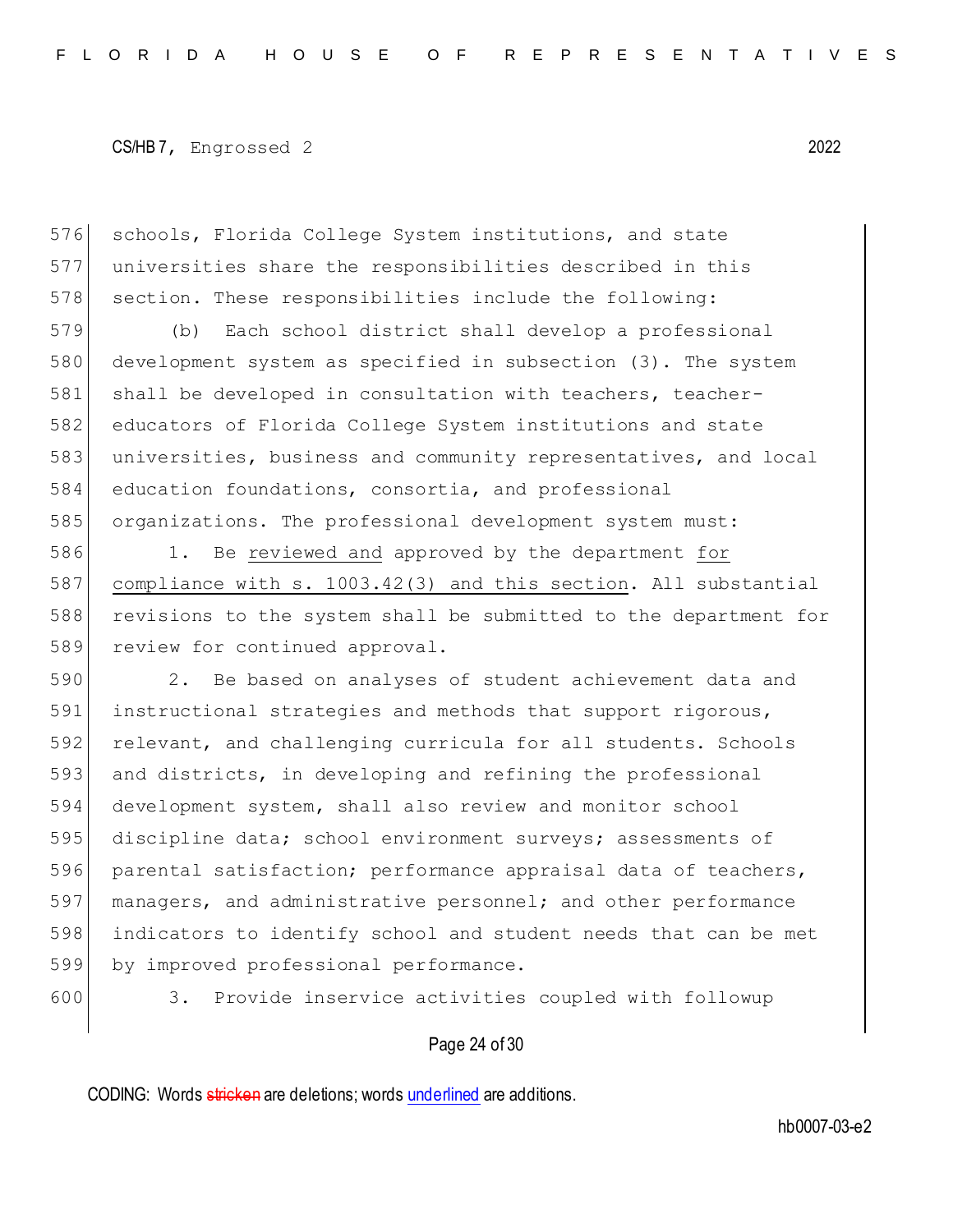601 support appropriate to accomplish district-level and school-602 level improvement goals and standards. The inservice activities 603 for instructional personnel shall focus on analysis of student 604 achievement data, ongoing formal and informal assessments of 605 student achievement, identification and use of enhanced and 606 differentiated instructional strategies that emphasize rigor,  $607$  relevance, and reading in the content areas, enhancement of 608 subject content expertise, integrated use of classroom 609 technology that enhances teaching and learning, classroom 610 management, parent involvement, and school safety.

 4. Provide inservice activities and support targeted to 612 the individual needs of new teachers participating in the professional development certification and education competency program under s. 1012.56(8)(a).

615 5. Include a master plan for inservice activities, 616 pursuant to rules of the State Board of Education, for all 617 district employees from all fund sources. The master plan shall 618 be updated annually by September 1, must be based on input from 619 teachers and district and school instructional leaders, and must 620 use the latest available student achievement data and research 621 to enhance rigor and relevance in the classroom. Each district 622 inservice plan must be aligned to and support the school-based 623 inservice plans and school improvement plans pursuant to s. 624 1001.42(18). Each district inservice plan must provide a 625 description of the training that middle grades instructional

## Page 25 of 30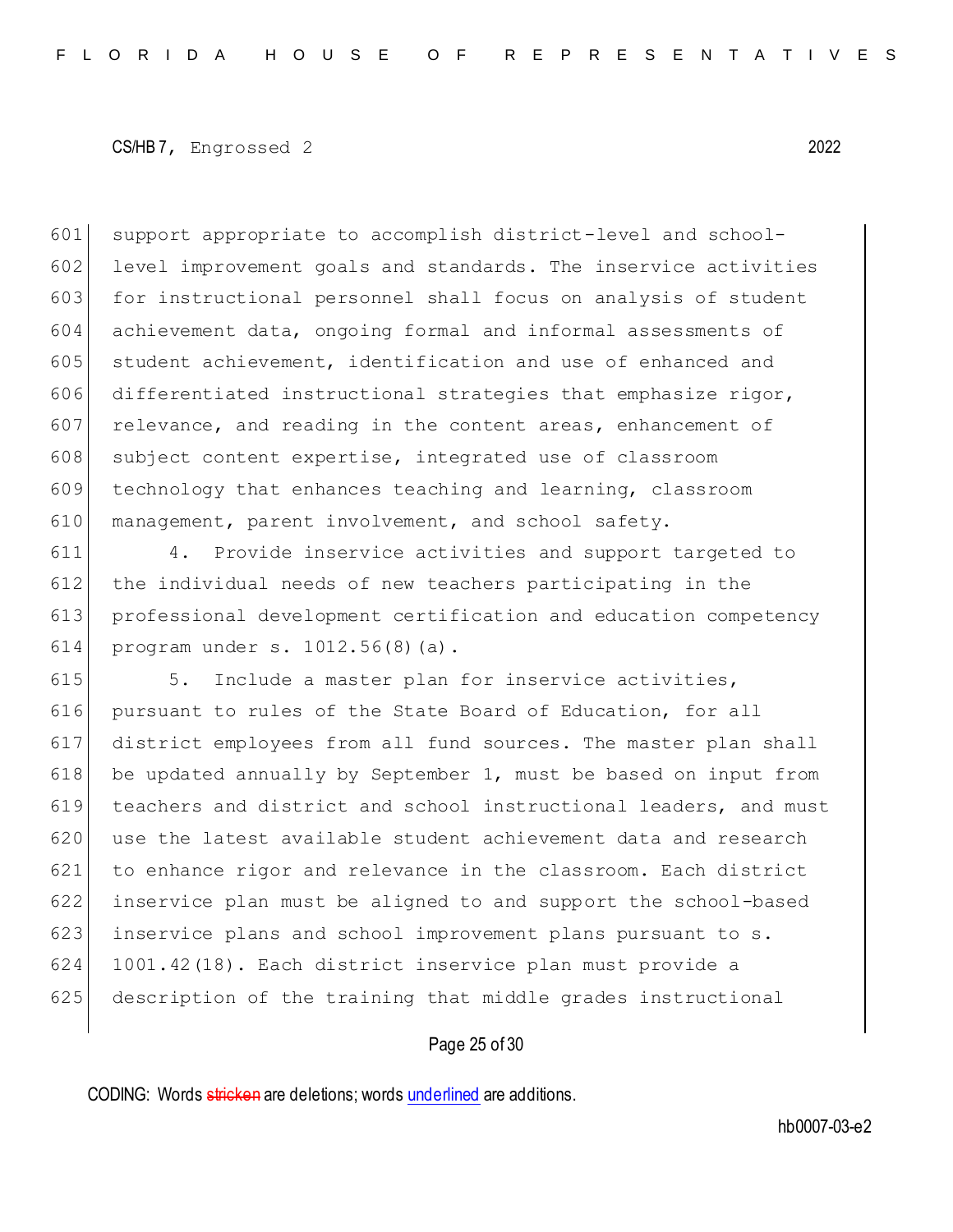626 personnel and school administrators receive on the district's 627 code of student conduct adopted pursuant to s. 1006.07; integrated digital instruction and competency-based instruction 629 and CAPE Digital Tool certificates and CAPE industry 630 certifications; classroom management; student behavior and 631 interaction; extended learning opportunities for students; and instructional leadership. District plans must be approved by the district school board annually in order to ensure compliance with subsection (1) and to allow for dissemination of research- based best practices to other districts. District school boards must submit verification of their approval to the Commissioner of Education no later than October 1, annually. Each school principal may establish and maintain an individual professional development plan for each instructional employee assigned to the 640 school as a seamless component to the school improvement plans developed pursuant to s. 1001.42(18). An individual professional development plan must be related to specific performance data 643 for the students to whom the teacher is assigned, define the inservice objectives and specific measurable improvements expected in student performance as a result of the inservice activity, and include an evaluation component that determines 647 the effectiveness of the professional development plan.

648 6. Include inservice activities for school administrative 649 personnel that address updated skills necessary for 650 instructional leadership and effective school management

## Page 26 of 30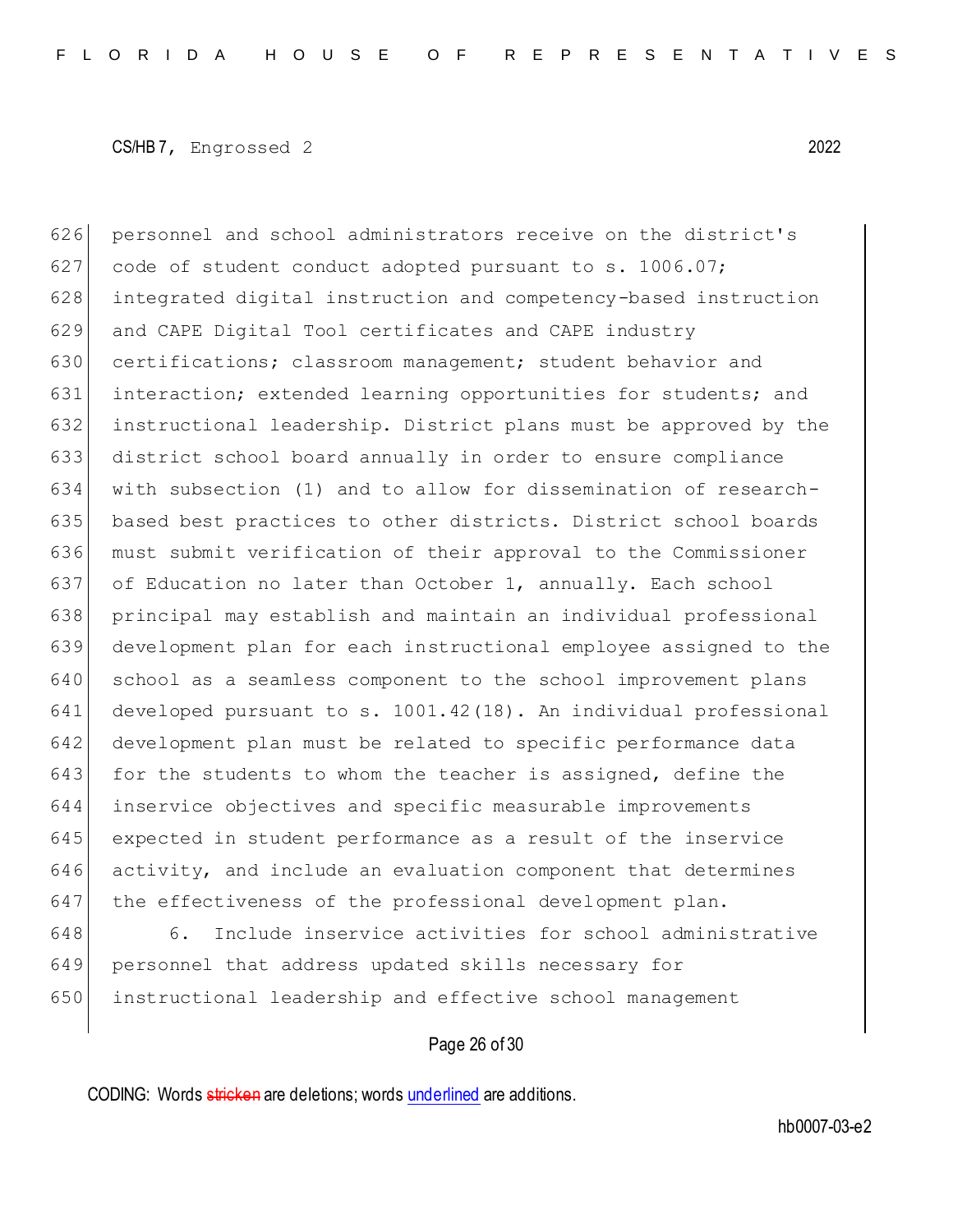651 pursuant to s. 1012.986.

652 7. Provide for systematic consultation with regional and 653 state personnel designated to provide technical assistance and 654 evaluation of local professional development programs.

655 8. Provide for delivery of professional development by 656 distance learning and other technology-based delivery systems to 657 reach more educators at lower costs.

658 9. Provide for the continuous evaluation of the quality 659 and effectiveness of professional development programs in order 660 to eliminate ineffective programs and strategies and to expand 661 effective ones. Evaluations must consider the impact of such 662 activities on the performance of participating educators and 663 their students' achievement and behavior.

664 10. For middle grades, emphasize:

665 a. Interdisciplinary planning, collaboration, and 666 instruction.

667 b. Alignment of curriculum and instructional materials to  $668$  the state academic standards adopted pursuant to s. 1003.41.

669 c. Use of small learning communities; problem-solving, 670 inquiry-driven research and analytical approaches for students; 671 strategies and tools based on student needs; competency-based 672 instruction; integrated digital instruction; and project-based 673 instruction.

674

675 Each school that includes any of grades 6, 7, or 8 must include

## Page 27 of 30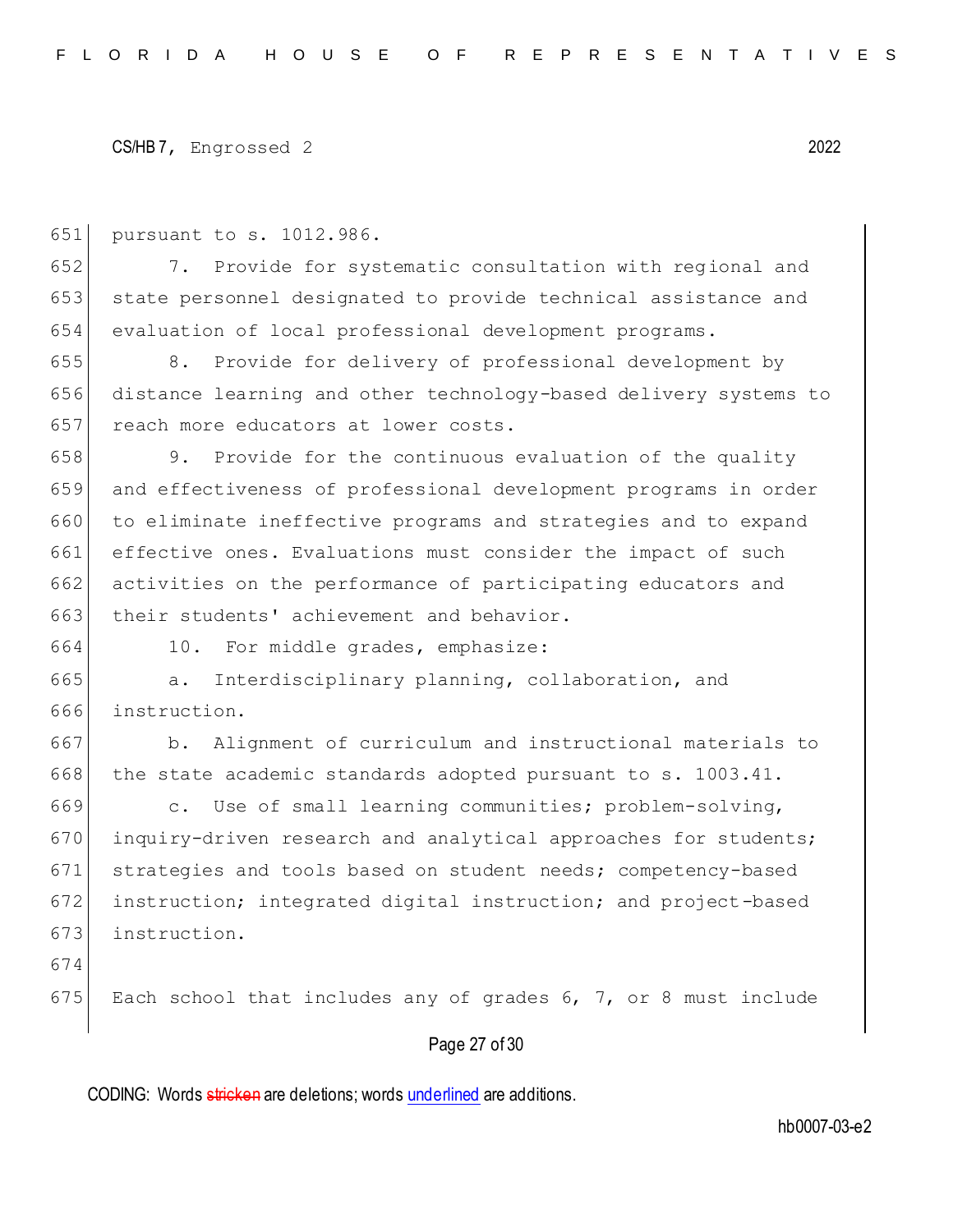676 in its school improvement plan, required under s. 1001.42(18), a 677 description of the specific strategies used by the school to 678 implement each item listed in this subparagraph.

679 11. Provide training to reading coaches, classroom 680 teachers, and school administrators in effective methods of 681 identifying characteristics of conditions such as dyslexia and 682 other causes of diminished phonological processing skills; 683 incorporating instructional techniques into the general 684 education setting which are proven to improve reading 685 performance for all students; and using predictive and other 686 data to make instructional decisions based on individual student 687 needs. The training must help teachers integrate phonemic 688 awareness; phonics, word study, and spelling; reading fluency; 689 vocabulary, including academic vocabulary; and text 690 comprehension strategies into an explicit, systematic, and 691 sequential approach to reading instruction, including 692 multisensory intervention strategies. Each district must provide 693 all elementary grades instructional personnel access to training 694 sufficient to meet the requirements of s. 1012.585(3)(f).

695 Section 6. Paragraph (d) of subsection (3) of section 696 1002.20, Florida Statutes, is amended to read:

697 1002.20 K-12 student and parent rights.—Parents of public 698 | school students must receive accurate and timely information 699 regarding their child's academic progress and must be informed 700 of ways they can help their child to succeed in school. K-12

Page 28 of 30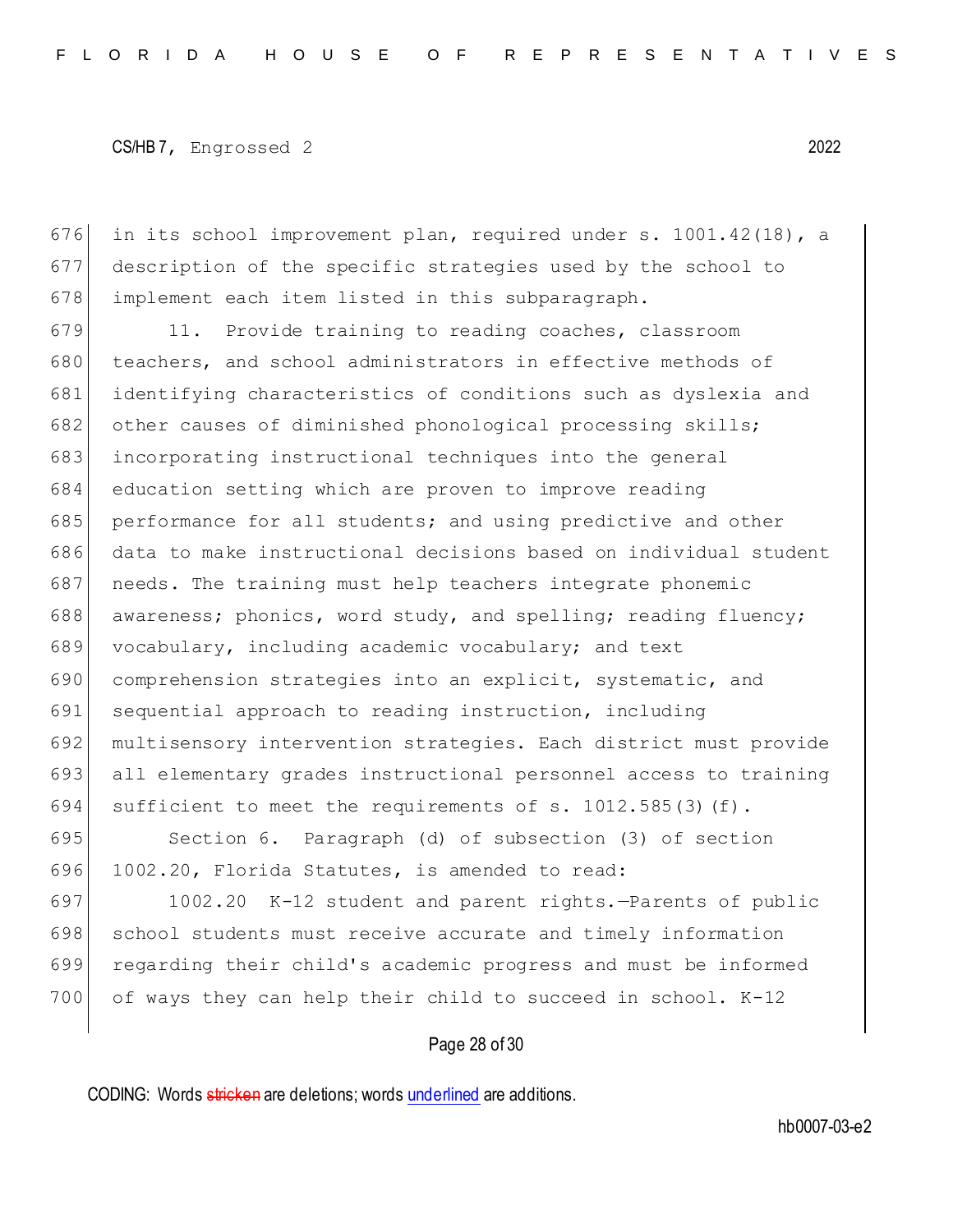```
CS/HB 7, Engrossed 2 2022
```
701 students and their parents are afforded numerous statutory 702 rights including, but not limited to, the following:

703 (3) HEALTH ISSUES.-

 (d) *Reproductive health and disease education.*—A public school student whose parent makes written request to the school principal shall be exempted from the teaching of reproductive health or any disease, including HIV/AIDS, in accordance with s. 708 1003.42(5)  $\frac{1003.42(3)}{1003.42(3)}$ . Each school district shall, on the district's website homepage, notify parents of this right and the process to request an exemption. The homepage must include a link for a student's parent to access and review the instructional materials, as defined in s. 1006.29(2), used to 713 teach the curriculum.

714 Section 7. Paragraph (b) of subsection (4) of section 715 1006.40, Florida Statutes, is amended to read:

716 1006.40 Use of instructional materials allocation; 717 instructional materials, library books, and reference books; 718 repair of books.-

 (4) Each district school board is responsible for the content of all materials used in a classroom or otherwise made available to students. Each district school board shall adopt rules, and each district school superintendent shall implement 723 procedures, that:

724 (b) Provide a process for public review of, public comment 725 on, and the adoption of instructional materials, including

## Page 29 of 30